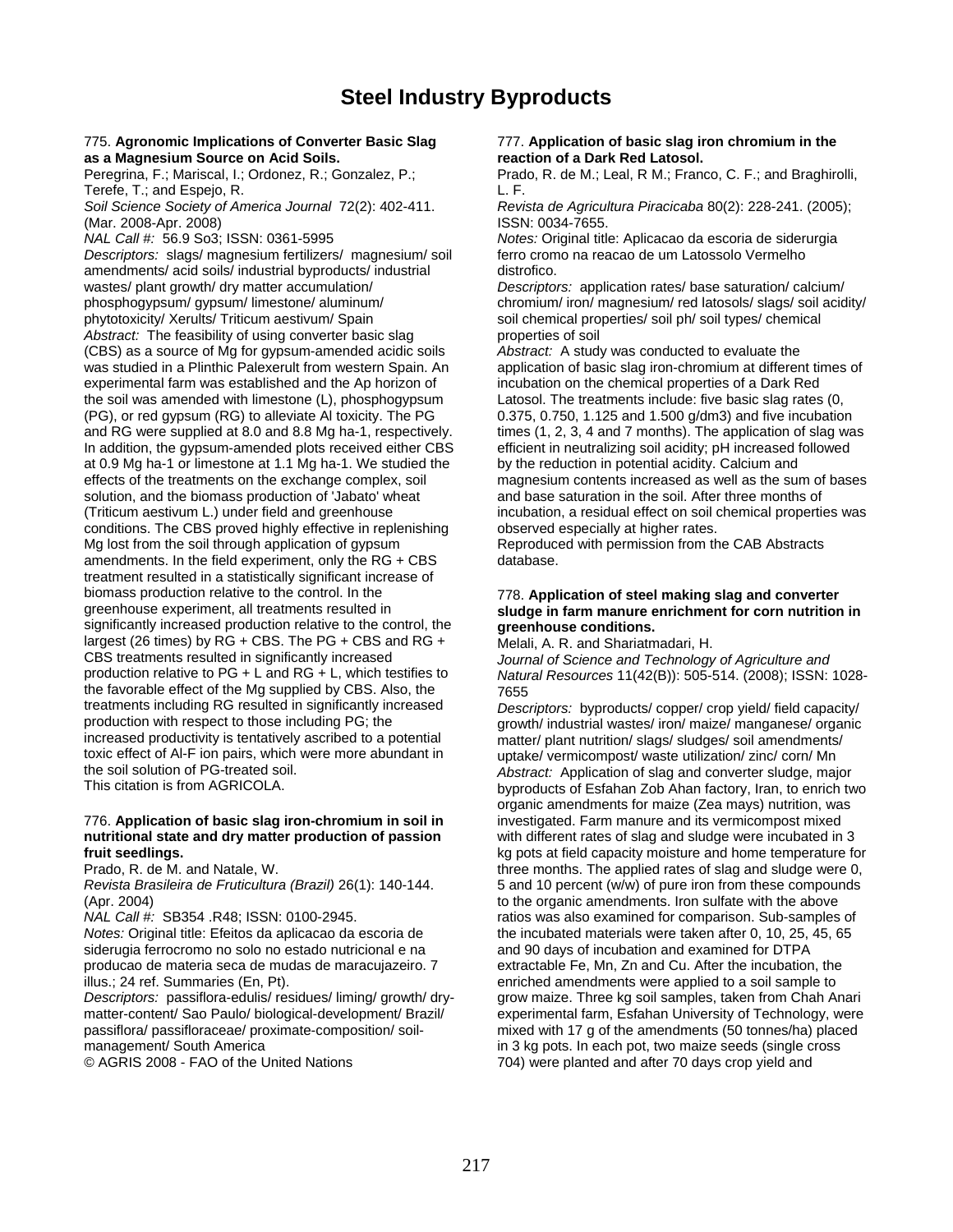concentration of Fe, Mn, Zn, Cu in the plant tissues were *Descriptors:* basic slag/ calcium silicate/ cerrado/ determined. Results showed that the use of iron sulfate deficiency / iron/ rice/ silicon fertilizers/ soil/ sugarcane/ strongly increased DTPA extractable Fe and Mn of the paddy amendments. In enrichment by converter sludge, the best *Abstract:* The value of silicon (Si) application for rice result was obtained in the mixture of 10% pure iron with the (Oryza sativa) and sugarcane (Saccharum spp.) has been vermicompost on 60 days of incubation. Treatment of 5% demonstrated when soil soluble Si is low. In south Florida, pure iron from slag mixed with the manure increased DTPA calcium silicate slag is applied to most muck soils and extractable Fe and Mn with the time, but the 10% treatment associated sands that are to be planted to rice and was not much effective in this regard. The highest rates of sugarcane. There is a need to investigate the availability of iron uptake by the plants occurred in the iron sulfate and silicon in sources which are potentially available for those 10% converter sludge treatments, respectively. However, crops in the Cerrado of Brazil, where response to Si is also the highest rate of the plant Mn uptake was observed in 5% being demonstrated. Total Si and Si extracted by 0.1 M iron from converter sludge mixed with vermicompost. In citric acid were measured for five sources. An incubation general, 10% pure iron from converter sludge was the most experiment was conducted with four important soil groups<br>effective enrichment treatment, increasing the plant uptake cropped in the Cerrado and a greenhouse experim effective enrichment treatment, increasing the plant uptake cropped in the Cerrado and a greenhouse experiment with<br>of Fe. Mn. Zn and Cu micronutrients.<br>ince was conducted using the soil most likely to show

### 779. **Assessment of basic slag as soil amelioration and** acetic acid ranged from 2.5 to 22 mg/kg for the four soils. their effects on the uptake of some nutrient elements **by radish plants. increased soluble Si significantly.** A basic slag and **by radish plants.**

*Descriptors:* calcium/ growth/ iron/ leaves/ magnesium/ wollastonite, and thermo-phosphate application resulted in nitrogen/ nutrient availability/ nutrient uptake/ organic acids/ erect leaves, while rice plants that received no Si or other<br>organic matter/ phosphorus/ plant nutrition/ potassium/ Si sources had droopy leaves. But, when organic matter/ phosphorus/ plant nutrition/ potassium/ Si sources had droopy leaves. But, when applied at high<br>Tradishes/ recycling / roots/ slags/ soil amendments/ soil states, sources that supplied Si to rice plants als fertility/ soil ph/ waste management/ waste utilization/ zinc/

*Abstract:* In Egypt, tremendous mass of slag has been that provides Si, P, and noduced from iron steel industries To overcome this for use in the Cerrado. produced from iron steel industries. To overcome this for use in the Cerrado.<br>problem a series of laboratory and greenhouse **Forman and Reproduced with permission from the CAB** Abstracts problem, a series of laboratory and greenhouse Reproduce<br>experiments were conducted to evaluate the agricultural database. experiments were conducted to evaluate the agricultural recycling of Helwan slag. The application of slag increased the pH of the soil. The extractable fraction of Fe by CaCl<sub>2</sub> 781. **Basic slag as a liming material to ameliorate soil** increased with organic matter addition due to increasing the **acidity in Alfisols of sub-tropical India.**  solubility through complexation of Fe with soluble organic Bhat, J. A.; Mandal, Biswapati; and Hazra, G. C. acids. Organic matter addition changed the inorganic *American-Eurasian Journal of Agricultural and*  precipitates of Fe to organic complexes. The order of the *Environmental Science* 2(4): 321-327. (2007); ISSN: 1818 sequential extraction was organically bounded > occluded > 6769 increased the mobile fractions of P, K, Ca and Mg during the incubation period. The addition of organic matter to manure/ grain/ incorporation/ lime/ liming/ liming materials/ Helwan slag at any rate increased the availability of manures / mineral uptake/ nitrogen/ nutrient availability/ nutrients. The application of slag stimulated the growth of nutrients/ organic matter/ poultry/ poultry manure/ soil/ soil radish plants, that was gradually increased with organic acidity/ soil types chemical/ straw/ subtropics/ treatment/<br>matter addition. The application of slag enhanced the uptake/ wheat/ domesticated birds/ FYM/ poultry lit nutrient uptake by radish plants. Slag with organic matter subtropical zones added at different rates stimulated the accumulation of *Abstract:* Crop production on acid soils can be improved nutrients (N, P, K, Fe and Zn) in both leaves and roots of greatly by adjusting the pH to near neutrality. While soil the radish plant, due to the regulation of nutrients release acidity is commonly corrected by calcite, there is evidence from slag combined with organic matter, which play an that use of basic slag as an amendment can increase the important role for ensuring efficient utilization of nutrients. pH of acid soils. The effect of calcite and basic slag Reproduced with permission from the CAB Abstracts ( $\cos \theta_3$ ) with different doses on soil acidity, nutrient database.

*Proceedings Soil and Crop Science Society of Florida* 58:

of Fe, Mn, Zn and Cu micronutrients.<br>
Reproduced with permission from the CAB Abstracts<br>
response to added Si, based on its low soluble Si cor response to added Si, based on its low soluble Si content. database. Experiments included five sources and several rates of silicon. After 60 days incubation, Si extracted by 0.5 M Abou Seeda, M.; El Aila, H I; and El Ashry, S. magnesium metasilicate provided little soluble Si. In the *Bulletin of the National Research Centre Cairo* 27(4): 491- greenhouse experiment, increasing the rate of wollastonite 506. (2002); ISSN: 1110-0591<br>
Descriptors: calcium/growth/iron/leaves/magnesium/ wollastonite, and thermo-phosphate application resulted in radishes/ recycling / roots/ slags/ soil amendments/ soil rates, sources that supplied Si to rice plants also induced<br>fertility/ soil ph/ waste management/ waste utilization/ zinc/ Fe deficiency, resulting in reduced dry w Capparales<br>
Calcium silicate slag, thermo-phosphate - a fertilizer product<br>
Abstract: In Foypt, tremendous mass of slag has been that provides Si, P, and Mg - appears an excellent source

adsorbed > exchangeable+soluble. Increasing rates of slag *Descriptors:* acid soils/ acidity/ alfisols/ analysis/ basic slag/ increased the mobile fractions of P, K, Ca and Mg during calcite/ crop production/ exchange acid uptake/ wheat/ domesticated birds/ FYM/ poultry litter/

availability and grain yield was determined in the experiments. Fourteen field experiments were conducted 780. **Availability of silicon from several sources as** during the rabi season of 2003-2004 and 2004-2005 in **determined by chemical and biological methods.** Alfisols of Midnapur West and Purulia districts of West Gascho, G. J. and Korndorfer, G. H.<br>
Bengal, INDIA. Besides liming materials, locally available<br>
Proceedings Soil and Crop Science Society of Florida 58: organic resources e.g. farmyard manure (FYM) and poultry 109-113. (1999); ISSN: 0096-4522 manure (PM) were also used along with basic slag to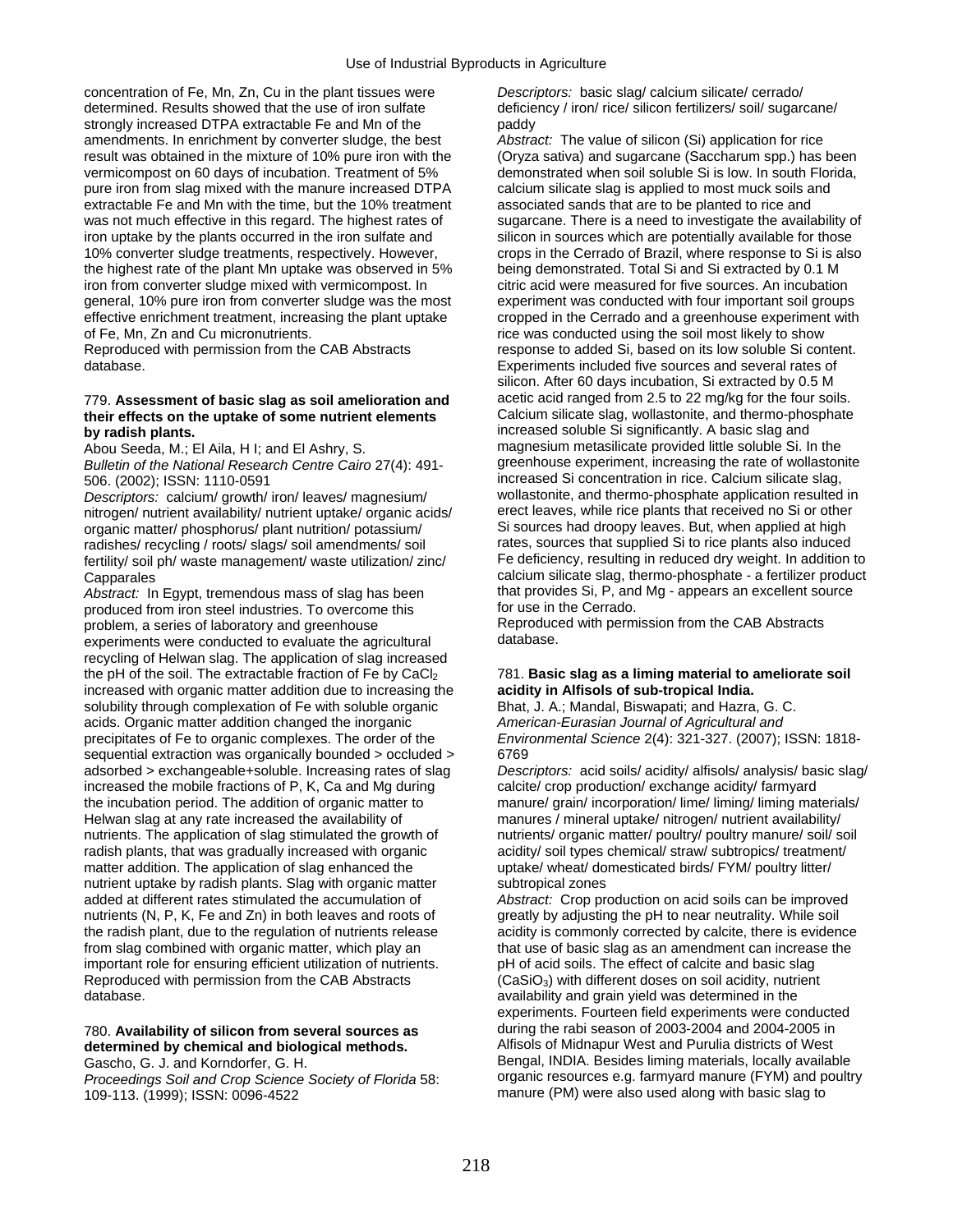increase its efficacy. The treatments used were as follows: showed that liming caused significant increases in their No lime, 1/5th LR (basic slag), 1/5th LR (calcite), 1/10th LR uptake. There was no significant increase in concentration (basic slag),  $1/10$ th LR (calcite),  $1/5$ th LR (basic slag + FYM of K with lime application. Organic matter addition @ 5t/ha) and 1/5th LR (basic slag + PM @ 3t/ha). Results enhanced the uptake of the nutrient elements viz., N, P and showed that both calcite and basic slag increased the grain K. Results of the analysis of residual soil showed that total yield of wheat. They were effective when applied @ 1/5th acidity, exchange acidity and hydrolytic acidity recorded a LR dose than 1/10th LR. On an average, calcite and basic decrease upon liming. slag caused an increase in grain yield to the extent of 21.9 Reproduced with permission from the CAB Abstracts and 31.0% over the no lime treatment, respectively. Results database. also showed that increase in the yield of wheat was more with basic slag 1/5th LR than with calcite. Incorporation of 783. **Beneficial reuse of stainless steel slag and its** organic sources of nutrients particularly FYM and PM **heavy metals pollution risk.**<br>
caused a further increase in yield, the magnitude being **heavy metals pollution risk.** 56.2 and 60.2% respectively over the no lime treatment. Wang RuYi; and Chen RongHuan<br>Results of straw yield also showed the similar trend of Research of Environmental Science change. Uptake of N and P by wheat plants showed that ISSN: 1001-6929<br>liming caused significant increases in their uptake. There *Descriptors: alum* liming caused significant increases in their uptake. There *Descriptors:* aluminium/ calcium/ carbon/ chromium/ heavy was no significant increase in concentration of K with lime metals/ iron/ magnesium/ oxygen/ pollutants/ pollution/ risk/<br>application. Organic matter addition enhanced the uptake of risk assessment/ silicon/ stainless stee the nutrient elements viz., N, P and K. Results of the environmental pollution/ hazardous wastes<br>analysis of residual soil showed that total acidity, exchange *Abstract:* The feasibility of beneficial reuse analysis of residual soil showed that total acidity, exchange *Abstract:* The feasibility of beneficial reuse of two kinds of acidity and hydrolytic acidity recorded a decrease upon stainless steel slag, electric arc furnace (EAF) slag and<br>Stating and stroom oxygen decarburization furnace (AOD) slag, and

### 782. **Basic slag as a liming material to ameliorate soil** slag were Ca, Si, Mg, Al, Fe, O, and Cr, existing as **acidity in Alfisols of West Bengal.** Ca2SiO4 and Ca3 Mg(SiO4)2, while the AOD slag was

*Research on Crops* 8(3): 575-581. (2007); ISSN: 0972- minerals were Ca2SiO4. The slags were suitable for

*Descriptors:* acid soils/ Alfisols/ application rates/ calcite/ heavy metals except Cr by the leaching test were lower crop yield/ farmyard manure/ nitrogen/ nutrient availability/ than or close to the detection limit. The leaching mass<br>nutrient uptake/ phosphorus/ potassium/ poultry manure/ concentration of Cr was <0.2 mg/L, far lower tha slags/ soil acidity/ soil amendments/ soil types/ straw/ wheat/ wheat straw/ FYM/ poultry litter (GB5085.3-1996). Most of the heavy metals existed as

greatly by adjusting the pH to near neutral. While soil that Cr could be leached out at the "worst scenario", but acidity is commonly corrected by calcite, there is evidence mainly as the less hazardous Cr (III), which was confirmed that use of basic slag as an amendment can increase the by the XRD analysis results. Therefore, the pollution risks pH of acid soils. The effect of calcite 'and basic slag of the heavy metals in the stainless steel slags were low. (CaSiO<sub>3</sub>) with different doses on soil acidity, nutrient Reproduced with permission from the CAB Abstracts availability and grain yield was determined in the database. experiments. Fourteen field experiments were conducted during the rabi seasons of 2003-2004 and 2004-2005 in 784. **Capacity of soil amendments in lowering the**  Alfisols of Midnapur West and Purulia districts of West **phytoavailability of sludge-borne zinc.**  organic resources e. g. farmyard manure (FYM) and poultry Clijsters, Herman; and Mocquot, Bernard<br>manure (PM) were also used along with basic slag to *Agropomie (Paris)* 20(4): 383-397 (2000) increase its efficacy. The treatments used were as follows:  $5627$ <br>No lime, 1/5th LR (basic slag), 1/5th LR (calcite), 1/10th LR  $P_{\text{PSC}}$ (basic slag), 1/10th LR (calcite), 1/5th LR (basic slag+5 tonnes FYM/ha). tonnes FYM/ha) and 1/5th LR (basic slag+3 tonnes PM/ha). *Abstract:* One way to reduce the phytoavailability of an Results showed that both calcite and basic slag increased excess of metals such as zinc in soil is through the addition<br>the grain yield of wheat. They were effective when applied of amendments. The effectiveness of inorgan the grain yield of wheat. They were effective when applied of amendments. The effectiveness of inorganic materials<br>at 1/5th LR dose than 1/10th LR. On an average, calcite such as basic slags magnetite, maghemite, hematite at 1/5th LR dose than 1/10th LR. On an average, calcite such as basic slags, magnetite, maghemite, hematite, h<br>such and basic slag caused an increase in grain yield to the such primessite, hydrous manganese oxide, steel sh and basic slag caused an increase in grain yield to the birnessite, hydrous manganese oxide, steel shots, and<br>extent of 21.9 and 31.0% over the no lime treatment, by the birnessite, was evaluated in a pot experiment with a respectively. Results also showed that increase in the yield sandy soil contaminated by sludge-borne zinc. Zinc<br>of wheat was more with basic slag 1/5th LR than with extractability and phytoavailability were investigated calcite. Incorporation of organic sources of nutrients single soil extraction by 0.1 M calcium nitrate and particularly FYM and PM caused a further increase in yield, vegetation experiments with dwarf bean (Phaseolus the magnitude being 56.2 and 60.2%, respectively, over the vulgaris L.) and ryegrass (Lolium multiflorum). A no lime treatment. Results of straw yield also showed the phytotoxicity test based on the activities of enzyr no lime treatment. Results of straw yield also showed the phytotoxicity test based on the activities of enzymes<br>similar trend of change. Uptake of N and P by wheat plants involved in the stress metabolism caused by toxic Z

Zhang Xiang Yu; Zhang Hua; He PinJing; Shao LiMing; Research of Environmental Sciences 21(4): 33-37. (2008);

risk assessment/ silicon/ stainless steel/ aluminum/ argon oxygen decarburization furnace (AOD) slag, and their Reproduced with permission from the CAB Abstracts pollution properties of heavy metals were studied. The pollution properties of heavy metals were studied. The clans were sized results indicate that the majority of the slags were sized  $<$ 5 mm. The main elements (mass content >1%) in the EAF Bhat, J A and Hazra, G C mainly composed of Ca, Si, Mg, C, and O, and the main 3226 beneficial reuse. The leaching mass concentrations of all concentration of Cr was <0.2 mg/L, far lower than the limit values of Identification Standards for Hazardous Wastes Abstract: Crop production on acid soils can be improved stable speciation. The availability leaching test results show

Mench, Michel J.; Manceau, Alain; Vangronsveld, Jaco; Agronomie (Paris) 20(4): 383-397. (2000); ISSN: 0249-

Descriptors: soil amendments/ phytoavailability/ sludge/<br>zinc/ basic slags

beringite, was evaluated in a pot experiment with a coarse extractability and phytoavailability were investigated using involved in the stress metabolism caused by toxic Zn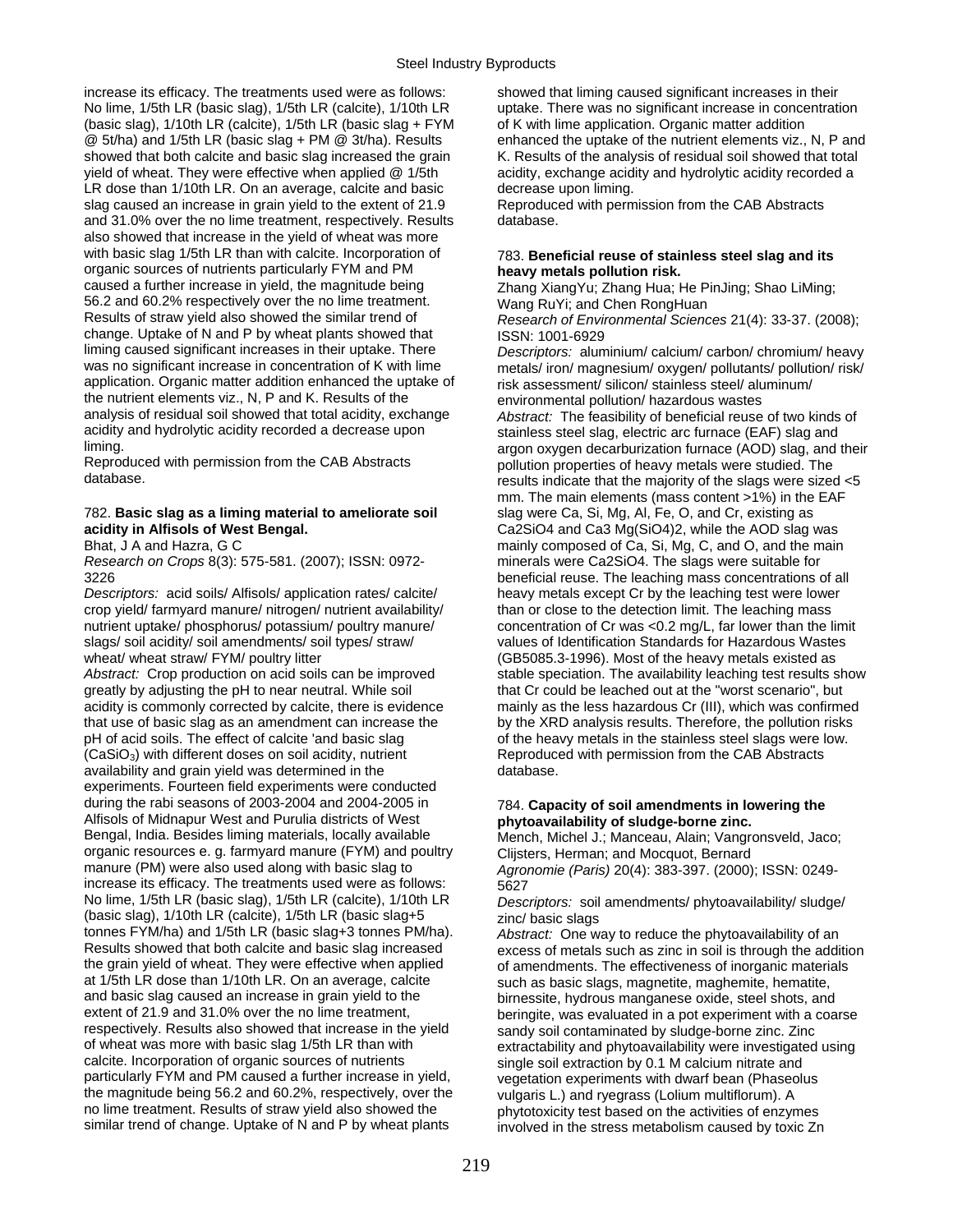concentrations in the primary leaves of dwarf beans was *Abstract:* Consequences of Basic Slag (BS) on soil pH, Ca also performed. Based on the addition rate, birnessite (10 and Mg status in acid sulfate soils under various water gcntdotkg-1 soil, dry weight DW) resulted in the maximum contents were studied for 30 months. The four doses of BS decrease in extractable Zn from the contaminated soil. at the rates of 0, 10, 20 and 30 t ha-1 and three levels of Beringite gave similar results but at 50 gcntdotkg-1 soil DW. water contents such as: (a) moisture at field capacity (50% Birnessite and beringite treatments were the most effective water), (b) moisture at saturated condition (100% water) to reduce Zn assimilation by dwarf bean, and in and  $(c)$  wetting-drying cycle (from saturation versus field consequence phytotoxicity. Subsequent harvests of capacity) were considered for this incubation study. Basic ryegrass confirmed the beringite effect on Zn uptake 5 slag at 30 t ha-1 was found to be the best dose in order of months following the soil treatment. For birnessite, Zn the increment in soil pH, followed by the lower doses of third harvest and reached the level of the untreated Zn- by about 1.0, 1.5 and 1.2 units more compared with the

## 785. **The characteristic of phosphorous adsorption on** <sup>Apart</sup> from the water contents and soil conditions, the **different substrates used in constructed wetland** values of soil pH were also increased significantly

*Journal of Agro-Environment Science* 26(3): 894-898.

*NAL Call #: S589.75 .N86; ISSN: 1672-2043* wetlands/ coal/ gravel/ mathematical models/ nutrients rate of increments of Ca and Mg, which were 4 to 5<br>Interal)/ phosphates/ phosphorus/ phosphorus removal/ higher for Ca and more than 2 times higher for Mg (mineral)/ phosphates/ phosphorus/ phosphorus removal/ higher for Ca and more than 2 times higher for Mg<br>phosphorus removal/ sand/ soil/ substrates/ turf grasses/ compared with the control after 2 months of incubation. phosphorus removal/ sand/ soil/ substrates/ turf grasses/

*Abstract:* Nine substrates (three substrates of artificial soil) only increased the Ca to the higher amount than the vertical flow constructed wetland were increment of Mg in the soils but also improved one of the used as media in the vertical-flow constructed wetland were increment of Mg in the soils but also improved one of the<br>measured under isothermal adsorption experiment, and the important criteria of imbalance between Ca and measured under isothermal adsorption experiment, and the important criteria obtained in this study was fitted to both Freundlich and Mg in the soils. data obtained in this study was fitted to both Freundlich and<br>Langmuir isothermal adsorption equations. To simulate the Reproduced with permission from the CAB Abstracts Langmuir isothermal adsorption equations. To simulate the Reproduce<br>
equilibrium P adsorption data the Langmuir equation was database. equilibrium P adsorption data, the Langmuir equation was better than the Freundlich equation. When phosphorous concentration in solution was 100 similar to 500 mg times L 787. **Converter slag as a liming agent in the**  super(-1), the maximum phosphate adsorption of **amelioration of acidic soils.** substrates predicted by Langmuir equation was in the fol Ali, M. T. and Shahram, S. H. lowing order: turf (4 242.48 mg times kg super(-1)soil)> *International Journal of Agriculture and Biology* 9(5): 715 artificial soil of blast furnace slag (BFAS, 2 115.65 mg times 720. (2007); ISSN: 1560-8530 kg super(-1)soil)> blast furnace slag (BFS, 1 597.92 mg *Descriptors:* acid soils/ electrical conductivity/ iron/ liming/ times kg super(-1)soil)> artificial soil of coal bum slag manganese/ mineral uptake/ nutrient uptake/ phosphorus/ (CBAS)> top soil> coal burn slag (CBS)> artificial soil of plant nutrition/ potassium/ rice/ shoots/ slags/ soil mid-sized sand (MSAS) gravel (494.42 mg times kg amendments/ soil ph/ tea/ zinc/ Mn/ paddy super(-1)soil)> and mid-sized sand (MSS, 403.11 mg times *Abstract:* Amelioration of acid soils with liming materials is kg super(-1)soil). When phosphorous concentration in a common practice. Some industrial byproducts are also solution was 5 mg times L super(-1), the order of being used as liming agent. The most important byproduct phosphorus removal rate by these nine substrates was: turf in amending acid soils is steelmaking basic slag. In this  $(92.0%) > CBAS (57.3%) > CBS (55.7%)$  top soil  $(40.7%)$  research, the possibility of using converter slag, as a soil > BFAS (24.1%) > BFS (20.6%) > MSS (18.9%) > MSAS amendment was investigated in three acid soils. Slag (11.8%)>gravel (3.06%). compound contains 52.8% CaO and 2.2% MgO plus large

ProQuest LLC; all rights reserved. Further reproduction is 2, 4, 8 and 16% (w/w) of converter slag kg-1 soil and soil

## and magnesium status in acid sulfate soils under

Khan, M. H. R.; Bhuiyan, M. M. A.; Kabir, S. M.; Blume, H.

*Journal of Biological Sciences* 7(6): 896-903. (2007); ISSN:

*Descriptors:* acid sulfate soils/ calcium/ drying wetting decreased Fe availability at pH range of 7.4-8.5 but<br>cycles/ field capacity/ magnesium/ saturated conditions/ increased at higher pH, while use of slag proportiona cycles/ field capacity/ magnesium/ saturated conditions/ increased at higher pH, while use of slag proportionately<br>slags/ soil fertility/ soil bb/ soil types/ soil water content/ acid increased the P and Mn availability. I slags/ soil fertility/ soil ph/ soil types/ soil water content/ acid sulphate soils/ soil quality/ thionic soils example and the application of 1 and 2% (w/w) of slag in tea garden soil

availability to ryegrass shoots increased however at the  $BS_{20}$  BS<sub>20</sub> BS<sub>10</sub>. The BS<sub>30</sub> treatment increased the soil pH values contaminated soil. control in the Sarisabari soil and 2.0, 1.7 and 1.5 units more © Thomson Reuters in the Purbapukuria soil under the conditions of field capacity, saturated and wetting-drying cycle, respectively. **different substrates used in constructed wetland.** values of soil pH were also increased significantly<br>Cui L. H. Zhu, X. Z. Luo, S. M. Zhu, Y. C. and Ma. M. (D<=0.05) at different periods of incubation compared with Cui, L. H.; Zhu, X. Z.; Luo, S. M.; Zhu, Y. C.; and Ma, M. (p <= 0.05) at different periods of incubation compared wit<br>Journal of Agro-Environment Science 26(3): 894-898 (2007)<br>  $[0 \le -0.05]$  increased levels of Ca and Mg were determined<br>  $[0 \le -0.05]$  in both the soils; regardless of water contents and *Descriptors:* adsorption/ artificial wetlands/ artificial incubation time. The striking changes were recorded for the<br>wetlands/ coal/ gravel/ mathematical models/ nutrients rate of increments of Ca and Mg, which were 4 to wetlands/ sandy soils/ turf These results suggest that the application of basic slag not<br>Abstract: Nine substrates (three substrates of artificial soil) only increased the Ca to the higher amount than the

Abstract reproduced from the Water Resources Abstracts amounts of other elements such as Fe, P, Si, and Mn. First database with permission from ProQuest LLC. © 2007 stage was incubation phase and treatments were 0, 0.5, 1, prohibited without permission. moisture content was adjusted closer to field capacity. The changes in pH, EC and AB-DTPA-extractable Fe, Mn, Zn, P 786. **Consequences of basic slag on soil pH, calcium** and K were determined after 1, 10, 30 and 60 days. Second **various water contents. attention to incubation results were determined on maize. attention to incubation results were determined on maize.** *Attention* **<b>Khan, M. H. R.: Bhuivan, M. A.: Kabir, S. M.: Blume, H. <b>C.** P.; Oki, Y.; and Adachi, T.<br>
Journal of Biological Sciences 7(6): 896-903. (2007): ISSN: Slag increased soil pH and the rate of increase was 1727-3048<br>
Descriptors: acid sulfate soils/calcium/ drving wetting decreased Fe availability at pH range of 7.4-8.5 but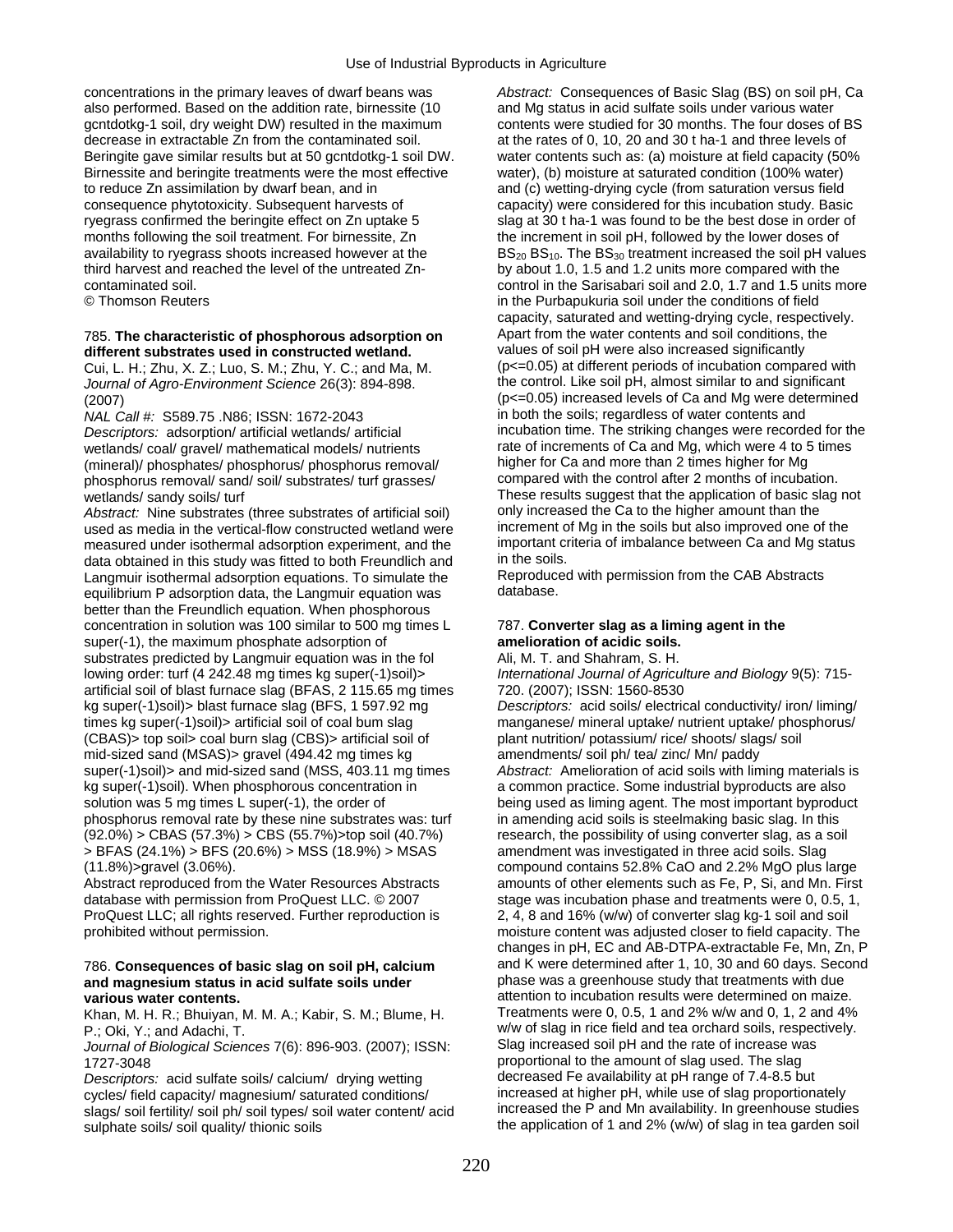and 0.5, 1 and 2% slag in rice field soil increased plant basic slag with green leaf manure in increasing the soil shoot dry yield and P and Mn uptake. Fe and K uptake available nutrients was proved only at higher doses. increased in rice field, K uptake decreased in tea garden Reproduced with permission from the CAB Abstracts soil and Fe uptake was not changed. In conclusion, the database. converter slag was a suitable amendment for acid soils. Reproduced with permission from the CAB Abstracts 790. **Dynamics of soil solutions of submerged acid** 

## **788. Decomposition of Avicennia marina on an iron smelting slag substrate.**

Dick, T. M. and Streever, W. J. (1998); ISSN: 0254-8755

*Descriptors:* carbon/ chemical composition/ calcium / calcium carbonate/ electrical conductivity/ decomposition/ forest litter/ iron/ mangroves/ mineral inceptisols/ iron/ leaching/ lime/ magnesium/ manganese/ content/ nitrogen/ nutrient content/ phosphorus/ plant nutrients/ phosphorus/ phosphorus fertilizers/ potassium/ composition/ sand/ trees/ wetlands/ woody plants/ chemical rice/ rice soils/ soil/ soil amendments/ soil ph/ soil solution/

*Abstract:* The present study, conducted near Newcastle, elemental sulphur/ Mn/ paddy/ phosphates/ sulphates/ sulphur/ thionic soils New South Wales, Australia, used a blocked analysis of variance experimental design to compare initial nutrient *Abstract:* The composition of the soil solutions (leachates) concentrations and decomposition rates of Avicennia was studied as influenced by P (45, 60 mg kg-1), lime (5, marina (grey mangrove) grown on sand and rock blast  $7.5$  g CaCO<sub>3</sub> kg-1), basic slag (7.5, 12.5 g kg-1), MnO<sub>2</sub> (50, furnace slag. There were no significant differences 75 mg kg-1) and leaching (1.8 litre kg-1) treatments, of a<br>(ANOVA; P>0.05) in mean initial nutrient concentrations of submerged acid sulfate soil (Sulfic Haplaquept) unde  $(ANOVA; P > 0.05)$  in mean initial nutrient concentrations of total C, N and P for plants grown on the sand and slag cultivation in Bangladesh, with an initial low pH (4.2, field), substrates. A litterbag technique was used to high electrical conductivity (ECe, 1.54 S m-1), and high estimate decomposition rates. After 360 days of incubation, water soluble  $SO_4$  2-S (3.33 cmol kg-1). The results repeated measures analysis did not identify significant showed that the various treatments significantly  $(P=0.05)$ differences between the substrates for the interaction term raised the pH (3.2 to 7.2) of soil solutions over the control substrate x time or the term substrate alone for percentage treatment. The submergence alone increased the pH from weight loss or for C, N and P remaining. A. marina on both 3.2 to 4.8. Basic slag at 12.5 g kg-1 increased the pH to substrates had nutrient characteristics and decomposition 7.2. The leaching treatment decreased the EC values from rates comparable to those found in the literature. Results 1.54 to 0.25 S m-1. With the amendments, the ammonium<br>suggest that initial nutrient concentration and concentrations in the soil solutions increased during the fir decomposition rates are not dramatically influenced by the

## of basic slag with green leaf manure on soil available

*Madras Agricultural Journal* 87(1/3): 53-56. (2000)<br>*NAL Call #: 22 M262; ISSN: 0024-9602* 

*Descriptors:* alfisols / calcium/ green manures/ magnesium/ nutrient concentrations in the soil solutions.<br>
nutrient availability/ phosphorus/ residual effects/ rice/ rice Reproduced with permission from the CAB Abstracts nutrient availability/ phosphorus/ residual effects/ rice/ rice Reproduce<br>straw/ slags/ straw/ Madras/ paddy straw/ slags/ straw/ Madras/ paddy

*Abstract:* Field experiments were conducted on sandy clay loam soil (Udic Haplustalf) at Central Farm of Agricultural 791. **Effect of application of basic slag and**  College and Research Institute, Madurai, Tamil Nadu, **superphosphate on herbage yield and on soil and**  India, to study the effect of added levels of basic slag with **herbage concentrations of phosphorus in organic**  green leaf manure on ADT 36 rice. Addition of graded **grassland.**  levels of basic slag viz., 500, 750 and 1000 kg/ha MacNaeidhe, F. S.<br>significantly increased the soil available P, Ca, Mg, Fe, Si Biological agriculture and horticulture: an international significantly increased the soil available P, Ca, Mg, Fe, Si and the grain and straw yield of rice. Application of 1000 kg *journal* 19(3): 231-245. (2001) of basic slag with 12.50 or 18.75 t/ha of green leaf manure *NAL Call #:* S605.5.B5 ; ISSN: 0144-8765 [BIAHDP] recorded the highest soil available nutrients as well as grain *Descriptors:* grasslands/ organic production/ and straw yield of rice over the rest of the treatments. The superphosphate/ yields/ mineral content/ phosphorus/ residual crop yield was also significantly increased over slags/ soil fertility/ application rate/ Irish Republic/ dry NPK treated control by conjunctive use of basic slag with matter/ biomass production green leaf manure at higher level (1000 kg of basic slag *Abstract:* The experiment was carried out at an organic with 18.75 t/ha of green leaf manure). The superiority of farm in 1996 and 1997. The purpose of the experiment was

### sulfate soils under rice as influenced by various **treatments.**

**smelting slag substrate.** *International Journal of Tropical Agriculture* 16(1/4): 81-95.

*Austral Ecology* 26(2): 127-131. (2001); ISSN: 1442-9985 *Descriptors:* acid sulfate soils/ ammonium/ basic slag/ constituents of plants/ duff submergence/ sulfates/ sulfur/ zinc/ acid sulphate soils/<br> *Abstract:* The present study, conducted near Newcastle, elemental sulphur/ Mn/ paddy/ phosphate fertilizers/

concentrations in the soil solutions increased during the first<br>30 days and then decreased steadily with the time of presence of slag.<br>
Reproduced with permission from the CAB Abstracts<br>
mg kg-1) concentration was observed with the highest do mg kg-1) concentration was observed with the highest dose database. **of lime after 90 days of submergence.** The submergence of submergence and the submergence and different amendments increased the concentrations of 789. **Direct and residual effect of combined application** P in the soil solutions. The sulfur concentrations in the **nutrients and yield of rice. nutrients and yield of rice.** All the Mohandas, S. and Appavu, K. treatments, except for leaching and Mn application,<br>Madras Agricultural Journal 87(1/3): 53-56. (2000) increased the concentrations of K, Ca and Mg and decreased those of Fe, Mn and Zn, leading to favourable nutrient concentrations in the soil solutions.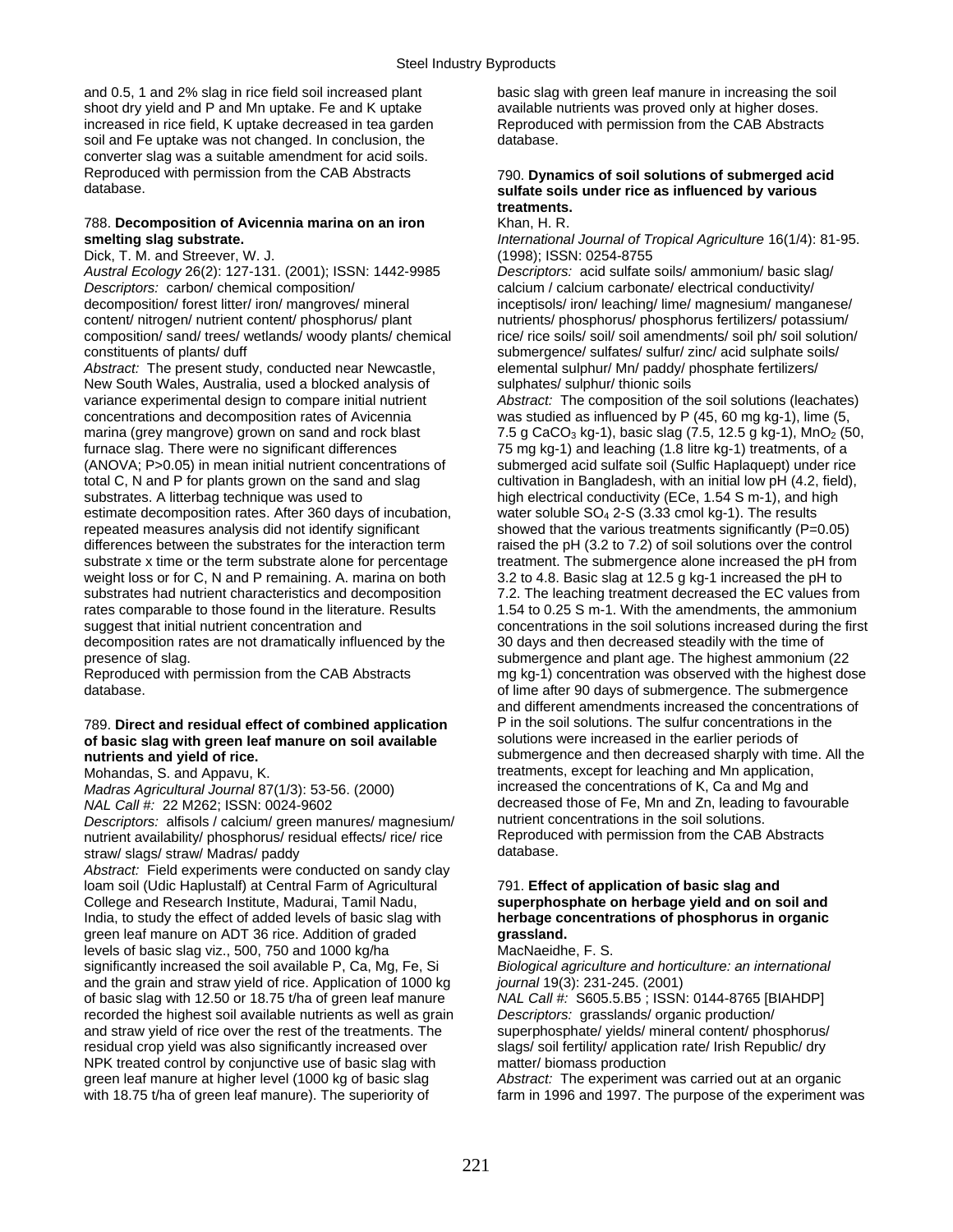to test the effectiveness of basic slag (7% P) as a P 793. **Effect of blast furnace slag on root growth and**  fertilizer on an organic perennial ryegrass/white clover **yield of rice.**  sward. Superphosphate (16% P) was used as a standard Carvalho Pupatto, J. G; Bull, L. T.; Crusciol, C. A. C.; comparison. There was no difference between fresh weight Mauad, M.; and Silva, R. H. da or dry matter yields of grass or clover or of total herbage *Pesquisa Agropecuaria Brasileira* 38(11): 1323-1328. yields in plots treated with different rates of basic slag or (2003) superphosphate in the first harvest at the end of July 1996. *NAL Call #:* S15 .P452 ; ISSN: 0100-204X. In the second harvest, recorded at the end of August 1996, *Notes:* Original title: Efeito de escoria de alto forno no increasing rates of P gave increased yields. P source had crescimento radicular e na produtividade de arroz. no effect on herbage fresh weight or dry matter yield. P *Descriptors:* crop yield/ growth/ industrial wastes/ rice/ source and rate of P application had no effect on herbage roots/ silicon/ slags/ soil chemical properties/ chemical yield in 1997. The percentage dry matter in herbage was properties of soil/ paddy unaffected by P source. Increasing rates of basic slag and *Abstract:* Agricultural use of industrial residues as fertilizers superphosphate had no effect on the percentage dry matter is due to the need of reducing nutrient accumulation in the in the herbage. There was no difference in the soil P centres of production. A study was carried out in Sao concentrations obtained with basic slag or superphosphate Paulo, Brazil, to evaluate the effects of blast furnace slag when these were applied at equivalent rates. Increasing (at 0, 2550, 5100, 10 200 and 15 300 kg/ha) on the root rates of P, when applied as basic slag or superphosphate growth and productivity of highland rice irrigated by at rates of 7, 14 and 28 kg ha(-1), gave an increase in soil sprinkler. The use of the slag improved chemical attributes P concentration at 128 days after application. No increase of the soil, increased root growth and reduced root was recorded at 531 days after application. diameter. It increased the silicon content in the soil and in

Superphosphate gave the largest initial increase in herbage the plant, resulting in higher yield. concentrations of P but was no more effective at raising the Reproduced with permission from the CAB Abstracts soil and herbage concentrations of this element than database. equivalent rates of basic slag over a two year period. This citation is from AGRICOLA. 794. **Effect of controlling the clubroot disease of** 

### 792. **Effect of application of iron materials on methane amendments. and nitrous oxide emissions from two types of paddy Murakami, K. and Goto, I.**

*Descriptors:* global warming/ greenhouse gas/ prevent/ slag/ suppression fulsulfamides/ sulfamides fulsulfamides fulsulfamides fulsulfamides

*Abstract:* Iron oxide is the most important electron acceptor *Abstract:* This experiment was conducted in Kyoto, Japan, in paddy fields. We aimed to suppress the methane in 1992-95, to examine the efficacy of LD steel slag to emission from paddy fields over the long term by single control clubroot disease on sugukina [Brassica campestris application of iron materials. A revolving furnace slag (RFS; var. neosuguki]. A field that had been damaged badly by 245 g Fe kg-1) and a spent disposable portable body clubroot disease was divided in to four plots and treated as warmer (PBW; 550 g Fe kg-1) were used as iron materials. Follows: (plot 1) LD steel slag 40 t ha-1 + fulsulfamide 200 Samples of a soil with a low iron level (18.5 g Fe kg-1), kg ha-1; (plot 2) LD steel slag only; (plot 3) fulsulfamide hearafter referred to as "a low-iron soil" and of a soil with a only; (plot 4) untreated. The quality of hearafter referred to as "a low-iron soil" and of a soil with a high iron level (28.5 g Fe kg-1), hearafter referred to as "an compared. The best quality crops were found in plots 1 and iron-rich soil," were put into 3 L pots. At the beginning of the 2. LD steel slag controlled the disease and maintained the experiment, RFS was applied to the pots at the rate of 20 acid level in the soil effectively. and 40 t ha-1, while PBW was applied at the rate of 10 t ha Reproduced with permission from the CAB Abstracts -1 only, and in the control both were not applied. Methane database. and nitrous oxide emissions from the potted soils with rice plants were measured by the closed chamber method in 795. **Effect of graded fertility levels and silicon sources**  and 40 t ha-1 to the low-iron soil, the total methane **(Oryza sativa).**<br>
emission during the cultivation period significantly **Sudhakat P.C.** decreased by 25-50% without a loss of grain yield. Applied iron materials clearly acted as electron acceptors, based on the increase in the amount of ferrous iron in soil. However, *NAL Call #:* 22 IN235; ISSN: 0537-197X the suppressive effect was not evident in the iron-rich soil *Descriptors:* application rates/ crop yield/ nitrogen treated with RFS or PBW. On the other hand, nitrons oxide fertilizers/ phosphorus fertilizers/ potassium fertilizers/ rice/<br>emission increased by 30-95%. As a whole, when the total silicon/ yield components/ zinc fertilize methane and nitrous oxide emissions in the low-iron soil fertilizers / potash fertilizers<br>were converted to total greenhouse gas emissions *Abstract:* A field experimen were converted to total greenhouse gas emissions *Abstract:* A field experiment was conducted during the wet expressed as CO2-C equivalents in lime with the global seasons of 2001 and 2002 on sandy clay-loam soil expressed as CO2-C equivalents in lime with the global seasons of 2001 and 2002 on sandy clay-loam soil<br>warming potential, the total greenhouse gas emissions (Ustochrept), to assess the influence of graded ferti warming potential, the total greenhouse gas emissions (Ustochrept), to assess the influence of graded fertility<br>decreased by about 50% due to the application of RFS. decreased by about 50% due to the application of RFS. levels and silicon sources on yield and nutrient uptake by<br>© 2009 Elsevier B.V. All rights reserved. levels are rice. Graded fertility levels up to 160-80-80-32-0.75 kg

## **sugukina by the application of converter slag for soil**

**soils.** *Japanese Journal of Soil Science and Plant Nutrition* 75(2): Furukawa, Y. and Inubushi, K. 233-235. (2004); ISSN: 0029-0610

*Soil Science and Plant Nutrition* 50(6): 917-924. (2004) *Descriptors:* application rates/ control/ crop quality/ plant diseases/ slags/ soil acidity/ soil amendments/ Brassica<br>campestris var neosuguki/ Capparales/ clubroot/

## on crop yield, uptake and nutrient-use efficiency in rice

Sudhakar, P. C.; Singh, J. P.; Singh, Yogeshwar; and<br>Singh, Raghavendra

Indian Journal of Agronomy 51(3): 186-188. (2006)

silicon/ vield components/ zinc fertilizers/ paddy/ phosphate

rice. Graded fertility levels up to 160-80-80-32-0.75 kg N-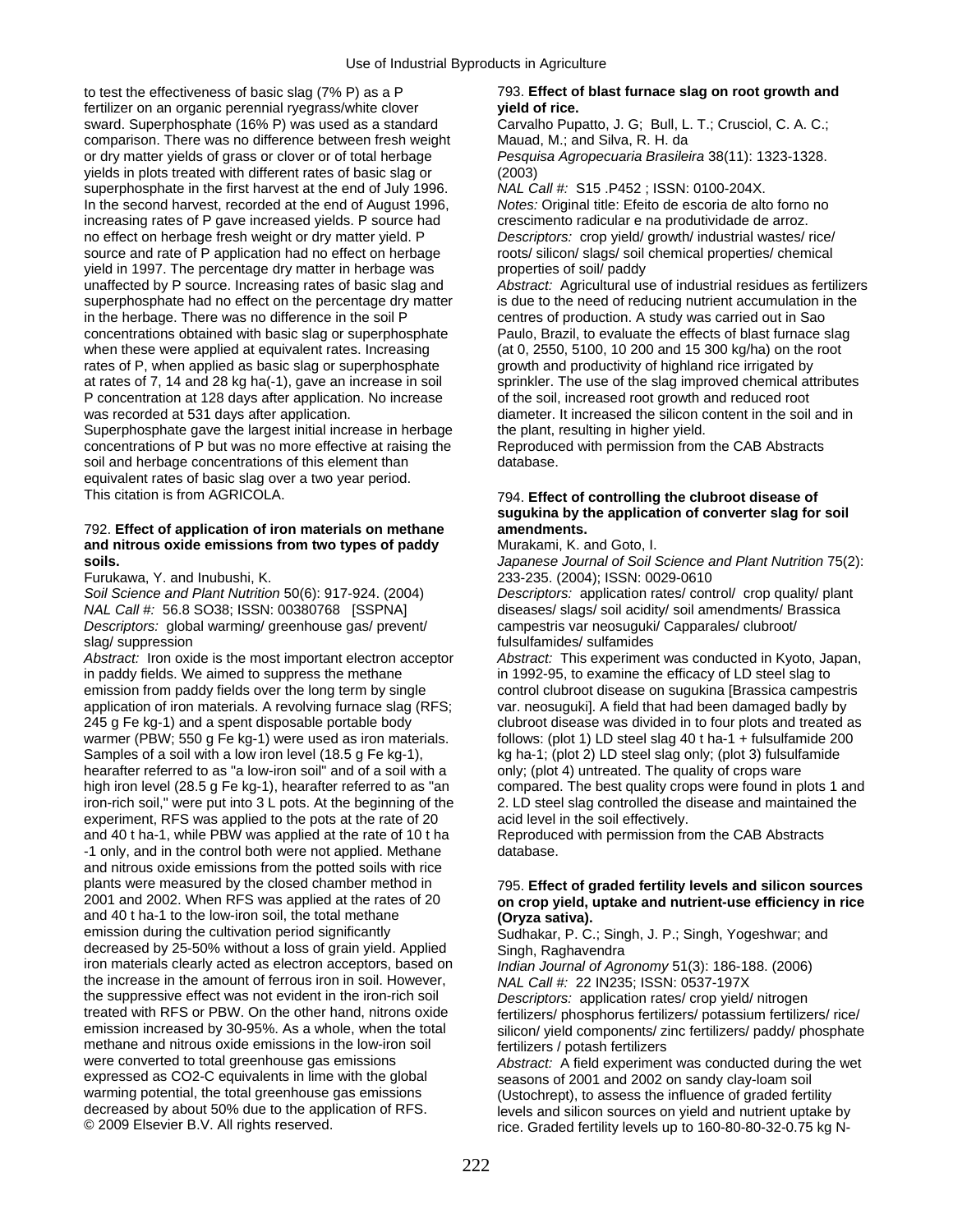$P_2O_5$ -K<sub>2</sub>O-S-Zn-EDTA/ha significantly increased grain and from steel mill) did not affect blast disease or rice yield, but straw yields of rice. Similarly, all the yield attributing it increased number of silicified cells when applied at 900 characters were also significantly increased up to same  $(F_3)$  kg/ha in the second year.<br>fertility level but it remained at par with  $F_4$  fertility (200-100-<br>Reproduced with permission from the CAB Abstracts fertility level but it remained at par with  $F_4$  fertility (200-100-<br>100-40-1.0 kg/ha) level. On the other hand, the highest database. 100-40-1.0 kg/ha) level. On the other hand, the highest nutrient uptake was associated with the highest fertility level of 200-100-100-40-1.00 kg N-P<sub>2</sub>O<sub>5</sub>-K<sub>2</sub>O-S-Zn EDTA/ha. 798. **Effect of silicon carriers and time of application on**<br>Among silicon sources, basic slag was superior to other **rice productivity in a rice-wheat cropping sequ** Among silicon sources, basic slag was superior to other **rice productivity in a rice-wheat cropping sequence.**<br>
Singh, K.: Singh, K.: Singh, K.: Singh, K.: Singh, K.: Singh, K.: Singh, K.: And Singh, Y. sources as well as the control for yield and nutrients Singh, K.; Singh, R.; Singh, K.; K.; and Singh, Y.<br>Singh, K.; Singh, K.; Singh, K.; Singh, K.; Singh, K.; Singh, K.; Singh, K.; and Singh, Y.

Reproduced with permission from the CAB Abstracts *database*.

### 796. The effect of limestone and iron and steel-making straw/ seed weight/ seeds/ silicon/ silicon fertilizers/ straw/ **slag on the availability of phosphorus in dark-red** tillers/ wheat/ yield components/ paddy **latosol, and in quartzose sand.** *Abstract:* A field experiment was conducted in Varanasi,

Prado, R. de M. and Fernandes, F. M. N. Uttar Pradesh, India, during the 1999/2000, 2000/01,

siderurgia na disponibilidade de fosforo em latossolo wheat cropping systems. The treatments comprised:

*Descriptors:* acid soils/ application rates/ availability/ straw compost; 50% rice straw compost + 50% calcium amendments/ superphosphate/ triple superphosphate/ compost + 33% calcium silicate + 33% basic slag. Rice

*Abstract:* The use of limestone and slag were compared as highest number of effective tillers per hill (10.65), grains per to their effects on the availability of phosphorus in two panicle (124.5), panicle weight (2.44 g), panicle length acidic soils in the cerrado tropical region of Brazil. A 2 x 2 (20.57 cm), 1000-grain weight (18.56 g), grain yield (6.4 factorial experiment with 2 levels of application (NA1 and  $t/ha$ ) and straw yield (10.0 t/ha). NA2) x 2 corrective agents (calcitic limestone and slag), Reproduced with permission from the CAB Abstracts<br>
completely randomized, with 4 replications, was performed database. completely randomized, with 4 replications, was performed in pots with quartzose sand (AQ) and dark-red latosol (LE).<br>All pots received 200 mg P/dmsuperscript 3 as triple All pots received 200 mg P/dmsuperscript 3 as triple 799. **Effect of steel metallurgy basic slag on corn (Zea**  products, the soil was analysed to evaluate P content in Prado, R. de M and Korndorfer, G. H.<br>
resin. In the AQ soil, the NA2 level gave a better result than Cientifica Jaboticabal 31(1): 9-17. (20 NA1, for both correctives. However, for the LE soil, level 0039.<br>NA2 was better than NA1 for limestone, with NA1 being Notes NA2 was better than NA1 for limestone, with NA1 being *Notes:* Original title: Efeitos da escoria de siderurgia sobre

Reproduced with permission from the CAB Abstracts vermelho amarelo distrofico.<br>database. Descriptors: application rate

### 797. Effect of nitrogen and silicon on blast disease and **yield of rice. plant diseases/ plant diseases/ plant pathogenic fungi/ plant pathogens/**

*Iranian Journal of Agricultural Sciences* 30(4): 735-742. types/ chemical properties of soil/ corn/ Hyphomycetes/ (1999) Phaeosphaeria/ Phaeosphaeria maydis/

*Descriptors:* cereals/ crop yield/ diseases/ fertilizers/ Phaeosphaeriaceae/ phytopathogens nitrogen fertilizers/ plant diseases/ plant pathogenic fungi/ *Abstract:* An experiment was conducted on a yellow red fertilizers/ slags/ paddy/ phytopathogens/ phytopathology to evaluate the effects of basic slag (at 0, 500, 1000, 2000 disease [Magnaporthe grisea] and yield were studied in rice cv. Hassan-Saraie for two years. Rates of N were 0, 60, 90 silicon source. Basic slag up to 4000 kg/ha did not affect and 120 kg/ha, while 0, 300, 600 and 900 kg slag/ha were the maize productivity, and did not promote a significant applied as a source of Si ( $SiO<sub>2</sub> 34%$ ). Number of leaf blast increase of available P, K, Ca and Mg in the soil. The soil spots on 100-tillers at the stem elongation stage, and the state of acidity tended to decrease with basic slag addition. Basic percentage of panicle blast at the mature grain stage, slag did not show any effect on the incidence of number of silicified cells in 20 samples of flag leaves, and Phaeosphaeria maydis and Helmintosporium sp. in the grain yield, were determined and statistically analysed. Field. Application of nitrogen increased the blast disease and rice Reproduced with permission from the CAB Abstracts yield, but did not affect silicified cells. Silicon (slag obtained database.

International Rice Research Notes 32(1): 30-31. (2007)<br>NAL Call #: SB191.R5l6: ISSN: 0117-4185 Descriptors: calcium silicate/ composts/ crop yield/ cropping systems/ fertilizer carriers/ panicles/ rice/ rice *Revista de Agricultura Piracicaba* 74(2): 235-244. (1999); 2001/02 and 2002/03 wet seasons to determine the effect ISSN: 0034-7655. **ISSN:** 0034-7655. *Notes:* Original title: Efeito do calcario e da escoria de different times of Si application on rice productivity in ricevermelho escuro e em areia quartzosa. control; 100% calcium silicate; 100% basic slag; 100% rice cerrado/ Ferralsols/ incorporation/ latosols/ limestone/ silicate; 50% rice straw compost + 50% basic slag; 50%<br>
phosphorus/ sand/ sandy soils/ slags/ soil/ soil<br>
basic slag + 50% calcium silicate; and 33% rice straw basic slag + 50% calcium silicate; and 33% rice straw tropics/ tropical countries/ tropical zones straw compost at 50% + 50% calcium silicate gave the

## mays L.) cultivated in yellow red dystrophic latosol.

Cientifica Jaboticabal 31(1): 9-17. (2003 ); ISSN: 0100-

a cultura do milho (Zea mays L.) cultivado em um latossolo

Descriptors: application rates/ basic slag/ calcium/ crop yield / cultural control/ fungal diseases/ Latosols/<br>magnesium/ maize/ phosphorus/ plant disease control/ Padasht Dehka Ee, F. potassium/ silicon/ soil acidity/ soil chemical properties/ soil chemical properties/ soil

plant pathogens/ plant pathology/ rice/ silicon/ silicon dystrophic latosol in Uberaba, Minas Gerais, Brazil, in 1996 *Abstract:* Effects of nitrogen and silicon on rice blast and 4000 kg/ha) on maize production, disease control and disease [Magnaporthe grisea] and yield were studied in rice chemical properties of soil, and the efficacy o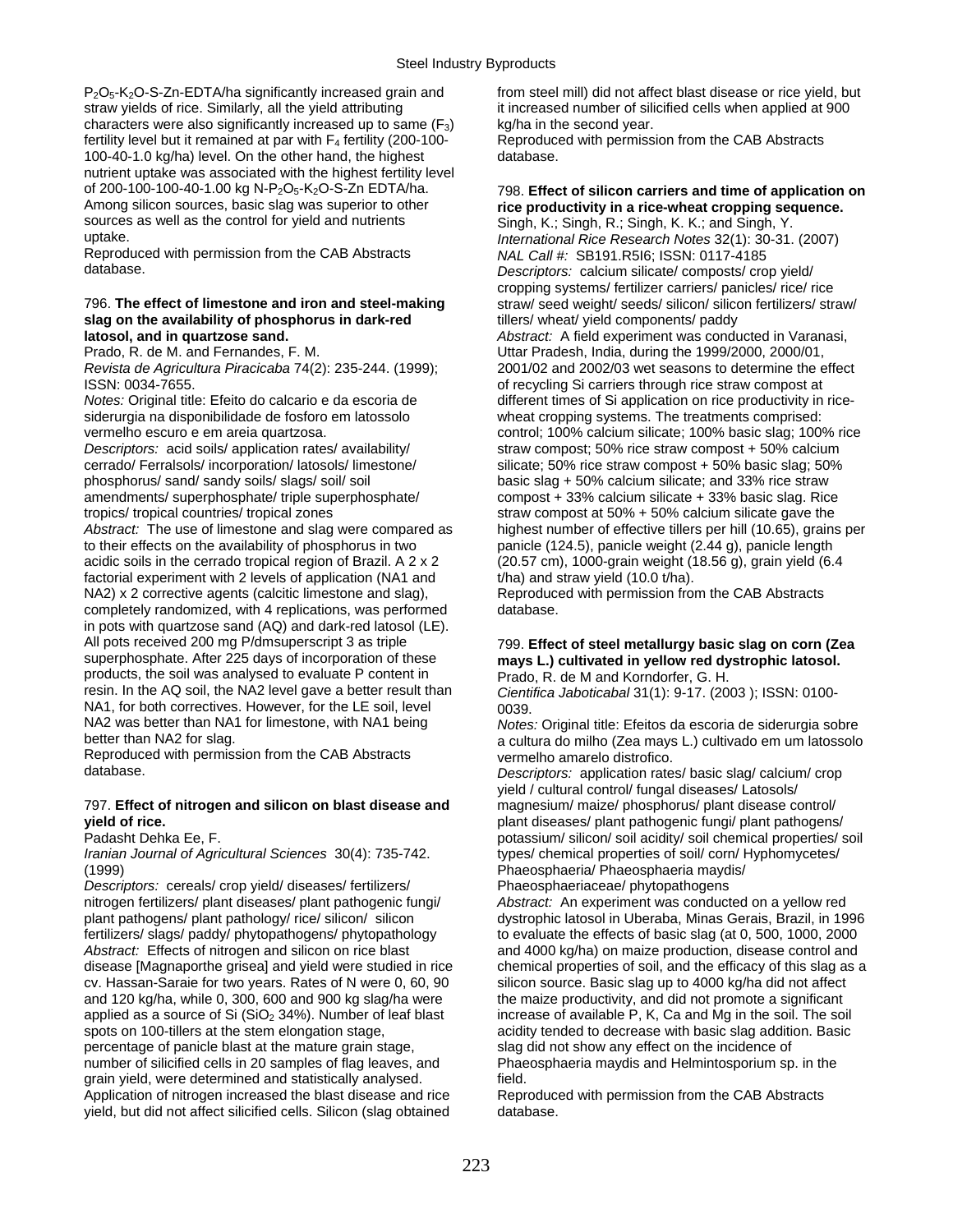### 800. Effects of selected treatments on the production of presence of slag V which contained the largest amount of **rice in acid sulfate soils in a simulation study.** Ca was the lowest throughout the incubation period. These

Khan, M. H. R.; Bhuiyan, M. M. A.; Kabir, S. M.; Oki, Y.; findings suggest that the major factor of Eh decrease and Adachi, T. among others including and Adachi, T.

rates/ crop production/ crop yield/ groundwater level/ incubation. Although the pH values increased with the growth/ Inceptisols/ rice/ simulation/ slags/ soil types/ acid increase in the Ca content, all the Eh values in the presen sulphate soils/ paddy/ thionic soils ce of slags II, III, and IV decreased similarly, because the

*Abstract:* The effects of application rate of basic slag  $(BS_{10}$  increase in pH enhanced the dissolution of Fe(III) in the pH and A<sub>30</sub>: aggregate sizes of soils, less than 20 and 20-30 a given condition. This fact was confirmed by the mm) and groundwater level (Gw<sub>0</sub>: no influence of dissolution experiments of slags in the EDTA solution experim mm) and groundwater level (Gw<sub>0</sub>: no influence of dissolution experiments of slags in the EDTA solution. In groundwater and Gw<sub>50</sub>: groundwater beneath 50 cm of the this experiment, an EDTA solution was used in place of t soil surface) treatments on growth and yield of rice (Oryza sativa cv. BR-3 Mukta) were evaluated through a simulation crystalline Fe(III) oxide. Although slag I contained a large<br>study in Bangladesh. The plants were cultivated in two pre- amount of Fe, the reducible Fe(III) conten study in Bangladesh. The plants were cultivated in two preleached (leached for a week through tap water to remove pH values changed similarly in the presence of slags I and excessive acidity and salinity from the soils before III, while the Eh value in the presence of slag I was lower transplanting seedlings) acid sulfate soils of Badarkhali than that in presence of slag II, presumably because the (Salidic Sulfaquept) and Cheringa (Typic Sulfic Halaquept) amount of reducible Fe(III) of slag I was smaller than that of series. Optimum growth and yield of rice were recorded by slag II. the treatment combining  $A_{30}$  Gw<sub>50</sub> BS <sub>20</sub> in both the  $\circ$  Thomson Reuters Cheringa (grain: 6.70 t ha-1) and Badarkhali (5.78 t ha-1) soils. The application of basic slag (BS<sub>20</sub>) was found to be 802. **Effects of the application of basic slag iron**<br> **chromium to soil on the nutritional state and dry**<br> **chromium to soil on the nutritional state and dry** followed by the BS<sub>10</sub> Gw<sub>50</sub> A<sub>30</sub> treatments. The application **production of passion fruit seedlings.** of BS<sub>2</sub>0 increased the grain yield in combination with the Prado, R. de M and Natale, W.<br>Gw<sub>0</sub> treatment by 100% for A<sub>20</sub>, while by 122% for A<sub>30</sub> in Revista Brasileira de Fruticulture the Badarkhali soil. On the other hand, in the case of Gw<sub>50</sub>, *NAL Call #: SB354 .R48; ISSN: 0100-2945.*<br>
these increments were 138 and 246% for A<sub>20</sub> and A<sub>30</sub>, *Notes: Original title: Ffeitos da aplicacao da* these increments were 138 and 246% for A<sub>20</sub> and A<sub>30</sub>, *Notes:* Original title: Efeitos da aplicacao da escoria de<br>
respectively, in the soils. However, the application of BS at siderurgia ferrocromo no solo, no estado nu respectively, in the soils. However, the application of BS at siderurgia ferrocromo no solo, no estado nutricional e na<br>the highest rate (BS<sub>20</sub>) to the Cheringa soil was not as producao de materia seca de mudas de maracuj the highest rate (BS<sub>20</sub>) to the Cheringa soil was not as producao de materia seca de mudas de maracujazeiro.<br>
effective as the A<sub>20</sub>and A<sub>30</sub> treatments in the Badarkhali *Descriptors:* application rates/ chromium/ dry m effective as the A<sub>20</sub>and A<sub>30</sub> treatments in the Badarkhali *Descriptors:* application rates/ chromium/ dry matter/ dry not soil. On the other hand, the same rate (BS<sub>20</sub>) of basic slag matter accumulation/ industrial was soil. On the other hand, the same rate (BS<sub>20</sub>) of basic slag matter accumulation/ industrial wastes/ iron/ passion fruits/<br>in combination with the Gw<sub>50</sub> treatment increased the grain plant nutrition/ Red Latosols/ seedl in combination with the Gw<sub>50</sub> treatment increased the grain plant nutrition/ Red Latosols/ seedlings/ slags/ soil ph<br>yield by 152 to 382% in the Cheringa soil compared with *Abstract:* The effects of slag, an industrial w yield by 152 to 382% in the Cheringa soil compared with *Abstract:* The effects of slag, an industrial waste containing significant (p<=0.05) effects were observed for the other passion fruit (Passiflora edulis) seedlings under yield components of rice grown in both soil series. The greenhouse conditions were studied. Passion fruit effect of a larger soil aggregate size (20-30 mm) was more seedlings were transplanted in pots containing red effect of a larger soil aggregate size (20-30 mm) was more seedlings were transplanted in pots containing red latosols<br>significant on the increase of growth and yield of rice during at 30 days after the incorporation of th significant on the increase of growth and yield of rice during at 30 days after the incorporation of the slag (0.0, 0.375, the 4-month growing period of rice, regardless of  $0.0750, 0.750, 1.125$  or 1.500 mg/dm3 of substra the 4-month growing period of rice, regardless of 0.750, 1.125 or 1.500 mg/dm3 of substrate) into the soil.<br>The seedlings were grown in pots for 85 days. The the solutions were grown in pots for 85 days. The

Reproduced with permission from the CAB Abstracts application of slag neutralized the acidity of the soil.<br>However when applied at a low rate (360 kg/ha), the

## 801. **Effects of the addition of Fe-containing slag** production.<br> **Fertilizers on the changes in Eh in paddy soil.** Reproduce

Nozoe, Takuhito; Nishibata, Yoshimaru; Sekiguchi, Tetsuo; database. and Inoue, Tsunehisa

*Descriptors:* Fe-containing slag/ fertilizers/ oxidation-<br>reduction potential/ Eh/ rice paddy soils

reduction potential/ Eh/ rice paddy soils Levonmaki, M. and Hartikainen, H.<br>Abstract: Flooded soil with the addition of Fe-containing Science of the Total Environment 3 slags (1% to soil) was incubated under laboratory 2007) conditions. Five commercial slags were used in this study. *NAL Call #:* RA565.S365 The slag samples were numbered from I to V in ascending *Descriptors:* soil pollution/ military lands/ lead/ leaching/ All the Eh (oxidation-reduction potential) in the presence of organic carbon/ laboratories/ soil ph/ leachates/ soil<br>the slags were lower than that of the control during the strange than the creeses/ soil microorganisms/ m initial 8 d period of incubation. The Eh value in the provenance/ Finland

*Japanese Journal of Tropical Agriculture* 50(3): 109-115. the increase in pH, dissolution of Fe(III), and production of (2006); ISSN: 0021-5260 Fe2+ was the increase in pH. In the case of slags II, III, and *Descriptors:* acid sulfate soils/ aggregates/ application IV, the pH values were below 7.0 during the early stage of and BS<sub>20</sub>: basic slag 10 and 20 t ha-1), aggregate size  $(A_{20}$  region of 6 to 7 when slags II, III, and IV were applied under this experiment, an EDTA solution was used in place of the soil solution. Slag I consisted of a mixture of slag and

## thromium to soil on the nutritional state and dry matter

Revista Brasileira de Fruticultura 26(1): 140-144. (2004) iron and chromium, on soil pH and on the performance of treatments.<br>Reproduced with permission from the CAB Abstracts<br>Reproduced with permission from the CAB Abstracts<br>application of slag pertralized the scility of the soil However, when applied at a low rate (360 kg/ha), the slag had adverse effects on seedling nutrition and dry matter

Reproduced with permission from the CAB Abstracts

### *Soil Science and Plant Nutrition* 45(3): 729-735. (1999) 803. **Efficiency of liming in controlling the mobility of NAL Call #: 56.8 SO38; ISSN: 0038-0768 1999 16.8 and a subsetime range soils as assessed by differen** lead in shooting range soils as assessed by different experimental approaches.

*Science of the Total Environment 388(1-3): 1-7. (Dec.* 

order of acid-soluble Ca content. The pH of the soil solution liming/ liming materials/ calcium carbonate/ furnaces/ slags/<br>increased with the increased in the Ca content of the slags. polluted soils/ humic substances/ sol polluted soils/ humic substances/ solubility/ dissolved transport processes/ soil microorganisms/ microbial activity/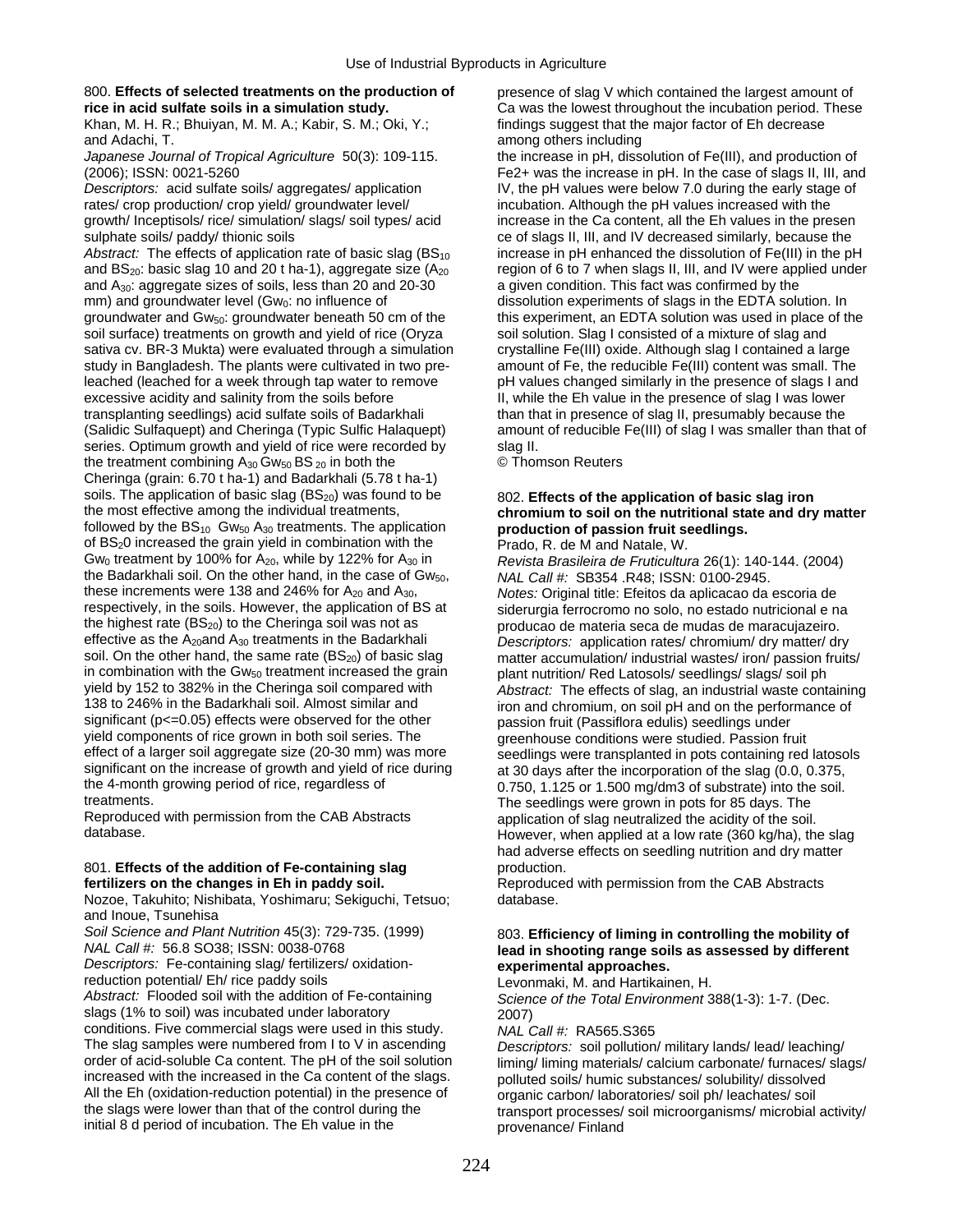Abstract: Shooting range soils contaminated by lead (Pb) soil had a detrimental effect on most of the plant species are a great environmental risk. Reducing mobility and that were evaluated. The metal availability results for the leaching of Pb by liming, for example, has produced plant uptake tests were also mixed, with slightly lower contradictory results. This laboratory study compares the uptake of certain metals by corn grown within the amended efficiency of two liming agents differing in their reactivity, sediment. CaCO3 and blast furnace slag (BFS), in diminishing the © Thomson Reuters mobility of Pb. In a batch test, contaminated humic soil samples were incubated in closed vessels without and with 805. **Evaluation of silicate iron slag amendment on** liming materials added in quantities to correspond additions reducing methane emission from flood water rice of 5 t ha- 1. Water soluble Pb (Pbw), dissolved organic **farming.**  carbon (DOC), pH and substrate induced respiration (SIR) Ali, Muhammad Aslam; Oh, Ju Hwan; and Kim, Pil Joo<br>Agriculture Fosystems and Evironment 128(1-2): 21-26 carried out with freely drained vessels, contaminated humic  $(Oct. 2008)$ soil treated without and with liming agents was leached five *NAL Call #:* S601.A34; ISSN: 0167-8809 times during the experimental period of 141 days.<br>
Leachates were analyzed for pH, DOC and Pb. At the end<br>
Abstract: Application of electron accept Leachates were analyzed for pH, DOC and Pb. At the end *Abstract:* Application of electron acceptors such as ferric of the experiment, soil samples were analyzed for pH, iron oxides and hydroxides for controlling methane (CH)<br>DOC, Pbw, and SIR. In both systems, CaCO3 raised pH<br>emission from wetland rice fields deserves special attent and DOC more than BFS. The liming agents did not due to its dominant role over all other redox species in<br>significantly differ in their effect on Pb chemistry. Neither surfand soils Silicate iron slag (hereafter silicate f significantly differ in their effect on Pb chemistry. Neither wetland soils. Silicate iron slag (hereafter, silicate fertilizer),<br>had any effect on SIR: however, liming agents markedly a byproduct of steel industry contain had any effect on SIR: however, liming agents markedly a byproduct of steel industry containing electron acceptors,<br>
reduced the leaching of Pb in the open system, while in the a songlied in paddy field (Agronomy Farm, Gye reduced the leaching of Pb in the open system, while in the was applied in paddy field (Agronomy Farm, Gyeongsang<br>closed system they increased rather than reduced the National University, South Korea) at the rate of 0, 1, extractability of Pb. Incubation in a closed vessel proved<br>
AMghap# to investigate their effects on reducing CH<br>
not to be a suitable experimental system for Pb mobility<br>
emissions from flood water rice (Oryza sativa cy not to be a suitable experimental system for Pb mobility emissions from flood water rice (Oryza sativa, cv.<br>
estimation, since the ionic strength may be raised to Dongiinbyeo) farming during 2006-2007. CH emis abnormal levels, resulting from accumulated reaction measured by closed-chamber method decreased<br>products of liming agents.

### 804. **Evaluation of blast furnace slag as a means of** emission rates. The concentrations of dissolved iron **reducing metal availability in a contaminated sediment** materials in percolated water, and the active and free iron

*Soil and Sediment Contamination* 16(3): 281-300. (2007) electron acceptors, and eventually suppressed CH *NAL Call #:* TD878 .J68; ISSN: 1532-0383 emissions during the rice growing seasons. Total CH *Descriptors:* blast furnace slag/ reduction of metal emission was decreased by 16-20% with 4Mghap# silicate availability/ contaminated sediments/ beneficial use fertilizer application and simultaneously rice grain yield was *Abstract:* An attractive option for the management of increased by 13-18%. Silicate fertilization significantly dredged sediment involves the use of dredged sediment for stimulated rice plant growth, especially root biomass, root beneficial use purposes, such as for fill material. Treatment volume and porosity, which might have improved (chemical amendment) of contaminated sediment may be rhizosphere oxygen concentration, and then partially necessary to limit the environmental and human availability contributed to reduce CH emission through enhancing<br>(bioaccessibility, leachability, plant uptake) of heavy metals methane oxidation. Therefore, silicate fertiliz (bioaccessibility, leachability, plant uptake) of heavy metals associated with the contaminated sediment before it is good soil amendment for reducing CH emission as well as placed. A laboratory study was conducted to investigate the increasing rice productivity in wetland paddy field. effect of admixing a specific chemical amendment (blast This citation is from AGRICOLA. furnace slag) with slightly contaminated fresh-water sediment for reducing metal availability. Initial 806. **Evaluation of slag application to decrease**<br>characterization tests of the un-amended sediment showed **methane emission from paddy soil and fate of i** that the some of the metals analyzed were present in Furukawa, Yuichiro and Inubushi, Kazuyuki<br>
relatively available (non-residual) forms. Although sulfide Soil Science and Plant Nutrition 50(7): 1029 was present in the un-amended sediment, the amount was *NAL Call #:* 56.8 SO38; ISSN: 0038-0768<br>not sufficient to bind all of the available metals. A series of *Descriptors:* slag application/ methane em metal availability testing methods indicated that the soil fate iron<br>amendment of the sediment with blast furnace slag (4% on  $\overline{A}$  Abstract: Org amendment of the sediment with blast furnace slag (4% on *Abstract:* Organic carbon in paddy soil is oxidized to a dry weight ratio basis) had the potential to slightly reduce carbon dioxide by reducing electron acceptors for a certain<br>the availability of some, but not all of the available metals period after submerging. Methane prod the availability of some, but not all of the available metals period after submerging. Methane production commences<br>associated with the sediment. Results of the column and after the reduction of iron oxide which is the mos associated with the sediment. Results of the column and after the reduction of iron oxide which is the most important<br>batch leaching tests showed that leachability of certain electron acceptor in the soil. We aimed to stud batch leaching tests showed that leachability of certain electron acceptor in the soil. We aimed to study the long-<br>metals, such as barium, nickel and zinc, was reduced by electron arongession of the methane emission from metals, such as barium, nickel and zinc, was reduced by term suppression of the methane emission from the paddy<br>the amendment, but the leachability of copper increased. the amendment, but the leachability of copper increased. soil by single application of iron slag. A revolving furnace<br>The effect of the amendment for decreasing bioaccessibility slag (RFS: 248 g Fe kg-1) was applied to the The effect of the amendment for decreasing bioaccessibility slag (RFS; 248 g Fe kg-1) was applied to the potted soil at<br>for lead and arsenic was not demonstrated. The amended the rate of 0 (control) or 20 ton ha-1 in 2000.

## reducing methane emission from flood water rice

Agriculture Eosystems and Evironment 128(1-2): 21-26.

DOC, Pbw, and SIR. In both systems, CaCO3 raised pH emission from wetland rice fields deserves special attention<br>and DOC more than BFS. The liming agents did not and the to its dominant role over all other redox species in National University, South Korea) at the rate of 0, 1, 2 and estimation, since the ionic strength may be raised to Dongjinbyeo) farming during 2006-2007. CH emission rates<br>abnormal levels, resulting from accumulated reaction measured by closed-chamber method decreased products of liming agents.<br>This citation is from AGRICOLA. fertilizer application during rice cultivation. Soil redox fertilizer application during rice cultivation. Soil redox potential (Eh) showed a contrasting response to CH **for beneficial use purposes.** *oxides* in soil significantly increased with the applications of Barth, Ed; Sass, Bruce; and Chattopadhyay, Sandip silicate fertilizer, which acted as oxidizing agents and silicate fertilizer, which acted as oxidizing agents and

## methane emission from paddy soil and fate of iron.

Soil Science and Plant Nutrition 50(7): 1029-1036. (2004) Descriptors: slag application/ methane emission/ paddy

the rate of 0 (control) or 20 ton ha-1 in 2000. Rice plants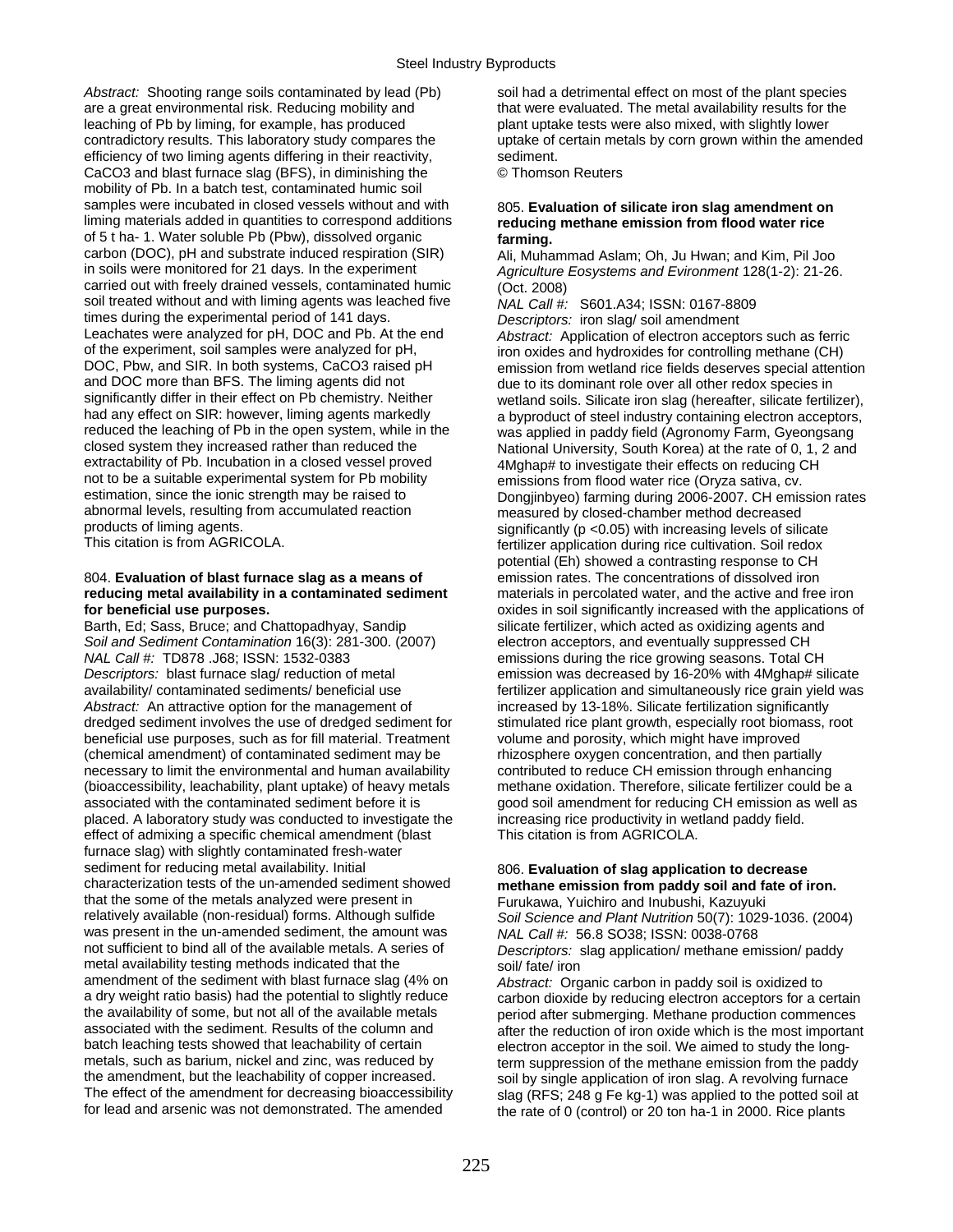were successively cultivated on the potted soils for 3 years 808. An experimental assessment of slag as a without further application of the RFS. Methane emissions **substrate for mangrove rehabilitation.**<br> **Substrate for mangrove rehabilitation.**<br>
Day, S.; Streever, W. J.; and Watts, J. J. from the potted soils with rice plants were measured by the closed chamber method during these cultivation periods. *Restoration Ecology* 7(2): 139-144. (1999) Total flux of CH4 emission from the pot applied with RFS *NAL Call #:* QH541.15.R45R515; ISSN: 1061-2971 decreased by 5-30% compared with the control. The RFS *Descriptors:* assessment/ carbon/ flowering/ habitats/ supplied free iron oxide to the potted soil, and its iron acted mangroves/ nitrogen/ nutrient content/ plant nutrition/ as the oxidizing agent as evidenced by the increase in reclamation/ rehabilitation/ sand/ slags / substrates/ ferrous iron content in the soil. The amount of iron lost from survival/ trees/ woody plants/ anthesis leaching at the bottom of the pots was estimated as 54-59 *Abstract:* This study compared propagule retention, early kg Fe ha-1 year-1 at the percolation rate of 20 mm d-1. survival, growth, flowering success, and nutrient Accordingly, half-life of the iron in the applied RFS was concentrations of Avicennia marina (grey mangrove) grown calculated as 42-46 years. Therefore, there is a possibility on sand, naturally occurring substrate (a mixture of sand that the suppressing effect of RFS on CH4 emission is and silt), and rock blast furnace slag over two growing sustained for a half-century. Contents of heavy metals (Cd, seasons (1996-97) at an experimental site near Newcastle,<br>Cu, and Zn) in the brown rice harvested from the pot Australia. Nutrient concentrations of experimental applied with RFS were not significantly different with those from the control pot. **plants.** Experimental results showed significant differences

## the industrial slag from the iron and steel industry of

*Suelos Ecuatoriales* 30(1): 15-20. (2000); ISSN: 0562-

agricola de escorias industriales procedentes de la

*Descriptors:* application rates/ basic slag/ crops/ lime/ planted in naturally occurring substrate. magnesian limestone/ rock phosphate/ slags/ wheat/ yield Reproduce<br>components/ magnesium limestone/ phosphate rock/ database. components/ magnesium limestone/ phosphate rock/ Triticum vulgare

Abstract: The fertilizer qualities and possible agricultural 809. Extractors of available silicon in slags and use of an industrial slag in Colombia was studied in an **fertilizers .**  Eleven treatments were tested including four repetitions G. F. and a comparison test or absolute control. The crop *Revista Brasileira de Ciencia do Solo* 27(2): 265-274. indicator was wheat (Triticum vulgare), cultivar ICA Hunza. (2003) The treatments were: absolute control, as an indicator of *NAL Call #:* S590 .R44 ; ISSN: 0100-0683. the natural fertility of the experimental soil to which no *Notes:* Original title: Extratores de silicio disponivel em fertilizers were applied; T1: 'regional test' using a common escorias e fertilizantes.<br>fertilization solution of NPK; treatments T2, T3, T4 and T5 Descriptors: acetic acid/ ammonium nitrate/ cation fertilization solution of NPK; treatments T2, T3, T4 and T5 received doses of 500, 1000, 2000 and 4000 kg industrial refer to average doses of 1000 kg/ha of conventional nutrition/ rice/ silicon/ silicon fertilizers/ slags/ sodium materials as dolomitic lime, 'abono Paz del Rio' (another carbonate/ paddy local basic slag), Calfos [?calcium phosphate], North *Abstract:* The methods to quantify available silicon (Si) in Carolina Rock Phosphate and 'Phosphacid-S-B' fertilizers and slags are not yet sufficiently trustworthy. In [?phosphoric acid], respectively. The effects of equal doses this study, Si extracted from several sources was analysed. of materials of different origin and composition were The extractors used were:  $N a_2 CO_3 + NH_4 NO_3$  in varying<br>compared. It was concluded that the experimental slag has concentration, time of agitation and of reaction; water compared. It was concluded that the experimental slag has the characteristics of a fertilizer material and could be used mol HCl dm-3; 50 g Na  $_2$ CO<sub>3</sub> dm-3; 50 g citric acid dm-3; in agriculture in soils of low fertility with properties of those 0.5 mol acetic acid dm-3; acid cation exchange resin studied. The chemical composition of soluble elements in (Amberlite IRC-50, pK 6.1); and the leaching column the industrial slag and the results of yield components method. A greenhouse experiment, where 125 kg ha-1 of obtained by the indicator crop, gave evidence for further total Si from 12 different sources was applied on irrigated research to test at the farming level the validity of the rice, was also conducted. For the determination of Si, selected doses and their chemical evaluation with liming shaking duration was not essential, although 3 h of material containing magnesium, sulfur and trace elements. entailed a statistically superior result. The concentrations of Reproduced with permission from the CAB Abstracts 10+16 g dm-3 and 30+48 g dm-3 of Na<sub>2</sub>CO<sub>3</sub>+NH<sub>4</sub>NO<sub>3</sub><br>proved to be the most promising for Si extraction. The

# Australia. Nutrient concentrations of experimental plants<br>were also compared with those of naturally occurring © Thomson Reuters (p < 0.05) in short-term survival, growth over the two growing seasons, and carbon and nitrogen concentrations 807. **Evaluation of the potential for agricultural use of** between plants grown on different substrates. Comparison the industrial stag and plants from reference sites

**Boyaca. Boyaca. Boyaca. Support of the suggests, however, that slag does not lead to anomalies in** Edith Gonzalez, M. and Castro, H. E. Castro, H. E. nutrient concentrations of young mangroves. Although the Suelos Fouatoriales 30(1): 15-20 (2000): ISSN: 0562-<br>Suelos Fouatoriales 30(1): 15-20 (2000): ISSN: 0562-<br>results 5351.<br>
Motes: Original title: Evaluacion de la potencialidad del uso substrate, the absence of consistent differences suggests *Notes:* Original title: Evaluacion de la potencialidad del uso substrate, the absence of consistent differences suggests siderurgica de Boyaca S A.<br>
Descriptors: application rates/ basic slag/ crops/ lime/<br>
Descriptors: application rates/ basic slag/ crops/ lime/<br>
planted in naturally occurring substrate.

experimental design of complete randomized blocks. Pereira, H. S.; Korndorfer, G. H.; Moura, W. F.; and Correa,

exchange resins/ citric acid/ extractants/ fertilizer analysis/ slag/ha respectively. Treatments T6, T7, T8, T9 and T10 hydrochloric acid/ nutrient availability/ nutrient uptake/ plant

> shaking duration was not essential, although 3 h of shaking proved to be the most promising for Si extraction. The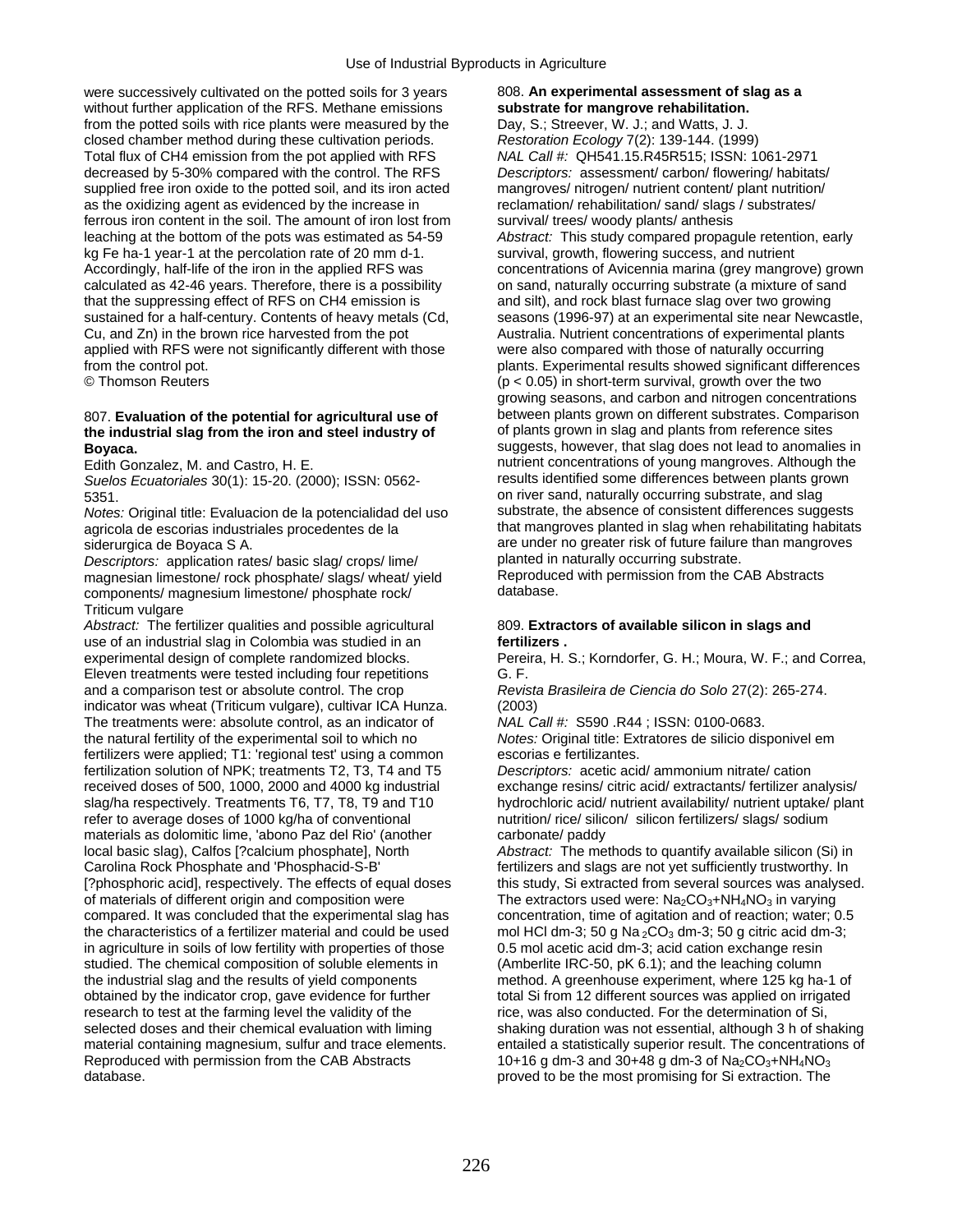smaller concentration (10+16 g dm-3) was therefore decrease in total methane emission may be attributed to and Si detected in the various analysed sources was found by single application of RFS without loosing grain yield. in the period between day 5 and 9. According to the results, © Thomson Reuters the extractor Na  ${}_{2}CO_{3}+NH_{4}NO_{3}$  evaluates Si in fertilizers adequately and can be used as a method to determine the 811. **Iron and steel industry slag and lime for soil potential Si release in the soil and its availability for plants. acidity correction using sugarcane grown in** The most efficient source for Si solubilization for rice was Prado, R. de M. and Fernandes, F. M.<br>Rhodia, followed by Wollastonita, while the sources MB-4 Scientia Agricola 57(4): 739-744 (2000) Rhodia, followed by Wollastonita, while the sources MB-4 *Scientia Agricola* 57(4): 739-744. (2000); ISSN: 0103-9016. and blast furnace slag provided less available Si. The acid *Notes:* Original title: Escoria de siderurgia e calcario na furnace slags and less efficient with Wollastonita. Water em vaso.<br>was the extractor that presented the lowest Si recovery *Descriptor* was the extractor that presented the lowest Si recovery *Descriptors:* acid soils/ application rates/ cerrado soils/<br>
rate. The best correlation between Si contents and uptake Fortisols/ Eerralsols/ lime/ lime requirement/ rate. The best correlation between Si contents and uptake Entisols/ Ferralsols/ lime/ lime requirement/ limestone/<br>by the rice crop were achieved by the extractors resin Cxisols/ pot experimentation/ slags/ soil acidity/ s by the rice crop were achieved by the extractors resin  $\log \frac{1}{\text{N}}$  Oxisols/ pot experimentation/ slags/ soil acidity/ soil<br>Amberlite and Na<sub>2</sub>CO<sub>3</sub> 10 g dm-3+NH<sub>4</sub>NO<sub>3</sub> 16 g dm-3, amendments/ soil ph/ soil types/ sugar Amberlite and Na<sub>2</sub>CO<sub>3</sub> 10 g dm-3+NH<sub>4</sub>NO<sub>3</sub> 16 g dm-3, amendments/ soil ph/ soil types/ sugarcane soils<br>followed by the column-method.

(2002) in 20 dm3 pots in a greenhouse, with Acrustox and

*NAL Call #:* S631 .F422; ISSN: 1385-1314 Quartzipsamment soils, in two successive cultivations of *Descriptors:* suppression techniques/ methane emissions/ sugarcane (first cutting and second cutting), each paddy soils/ iron amendment harvested 210 days after amendments incorporation.

*Abstract:* A revolving furnace slag (RFS), which is a by- Treatments constituted of the two corrective agents, product of the steel industry, and a spent disposable limestone and slag, at two levels of application. At the end portable body warmer (PBW), which harnessed the heat of of each cultivation, soils were sampled and analysed<br>iron oxidation reaction, were used as iron materials. The reactivity of the slag depended on the Portions of 4 kg of Coarse and Medium Textured Gley soil type. The efficiency of the slag based on the power of were placed into plastic pots (3 L). RFS was added to the neutralization adopted for limestone was not suffici were placed into plastic pots  $(3 L)$ . RFS was added to the pots at the rate of 0 (control), 10, 20, 40, 100 ton ha-1, while PBW was added at 10 ton ha-1 only. Methane flux the correction of soil acidity. from the potted soil with rice plants and Eh were measured Reproduced with permission from the CAB Abstracts during cropping seasons in 1999 and 2000. In the 1999 database. experiment, the RFS treatments showed lower Eh values compared with the control, especially at the early period of 812. **New applications for iron and steelmaking slag.**  cultivation, although the RFS was applied to maintain the Takahashi, T. and Yabuta, K.<br>soil oxidative. The rapid decrease in Eh under high NKK Technical Review(87): 3 application of RFS may be due to the high pH of the RFS [NTERE] (pH (RFS:H2O = 1:2.5) was 12.2). However, total methane *Descriptors:* blast furnaces/ carbon dioxide/ concrete decreased, about 10%, when 10-40 ton ha-1 of RFS and 10 slags/ iron slag/ steelmaking<br>ton ha-1 of PBW were applied. The grain yield was *Abstract:* Iron and steelmaki ton ha-1 of PBW were applied. The grain yield was *Abstract:* Iron and steelmaking slag is a by-product of the significantly increased, about 30%, when 40 or 100 ton ha- iron and steelmaking process. Slag has traditionally been<br>1 of RFS was applied. This was also partly due to the integral as a component of cement and construction 1 of RFS was applied. This was also partly due to the used as a component of cement and construction release of inorganic nutrients from RFS and also from soil. release of inorganic nutrients from RFS and also from soil. aggregate. NKK has led the industry in promoting the<br>The latter, due to effect of the alkaline RFS on soil. In the effective use of slag, In this paper, fine conc The latter, due to effect of the alkaline RFS on soil. In the effective use of slag. In this paper, fine concrete aggregate, 2000 experiment, the pots with soils from 1999 were used known as Sandy-S, and slag sand-capping 2000 experiment, the pots with soils from 1999 were used known as Sandy-S, and slag sand-capping material are<br>without further application of iron materials. The influence of introduced as new applications of granulated bla without further application of iron materials. The influence of introduced as new applications of granulated blast furnace<br>high application of RFS on soil Eh disappeared, compared slag Other innovative uses of steelmaking high application of RFS on soil Eh disappeared, compared slag. Other innovative uses of steelmaking slag are<br>with 1999. Total methane emission significantly decreased, surficially changed: large carbonated slag blocks, with 1999. Total methane emission significantly decreased, introduced: large carbonated slag blocks, called Marine<br>about 35%, at 20 ton ha-1 of RFS. However, the increase Blocks, produced by injecting carbon dioxide into s of grain yield caused by RFS in 1999 was diminished, compact, and potassium silicate fertilizer produced by compared with 1999. Production activity of both methane adding a potassium source to steelmaking slag. and carbon dioxide at the RFS treatments were decreased, © 2009 Elsevier B.V. All rights reserved. while methane oxidizing activity was increased. The

chosen to evaluate Si sources in relation to settling time. All not only inhibition of methane production but also enhanced<br>Si sources increased solubility during the rest time period. The methane oxidation. In conclusion, methane oxidation. In conclusion, methane emission from The best correlation between Si uptake by the rice plants paddy soil could be suppressed, over two cropping seasons

## acidity correction using sugarcane grown in pots.

correcao da acidez do solo cultivado com cana de acucar

followed by the column-method. *Abstract:* The neutralizing components of slag are linked Reproduced with permission from the CAB Abstracts with high energy, combined with the presence of several<br>
database. metallic elements: these characteristics interfere in the metallic elements; these characteristics interfere in the chemical evaluation of their neutralization power. This study 810. **Feasible suppression technique of methane** evaluated whether the neutralization power of lime would **emission from paddy soil by iron amendment.** be compatible with slag, as a function of pH, H+Al, and<br>Furukawa, Yuichiro and Inubushi, Kazuyuki **by and an Catally Catally contents** on acid soils in the Cerrado region of Ca+Mg contents on acid soils in the Cerrado region of *Nutrient Cycling in Agroecosystems* 64(1-2): 193-201. Brazil, for sugarcane cultivation. The study was performed chemically. The reactivity of the slag depended on the soil type. The efficiency of the slag based on the power of allow evaluation of the required amount of the product for

NKK Technical Review(87): 38-44. (2002); ISSN: 09150544

aggregates/ research and development management/

Blocks, produced by injecting carbon dioxide into slag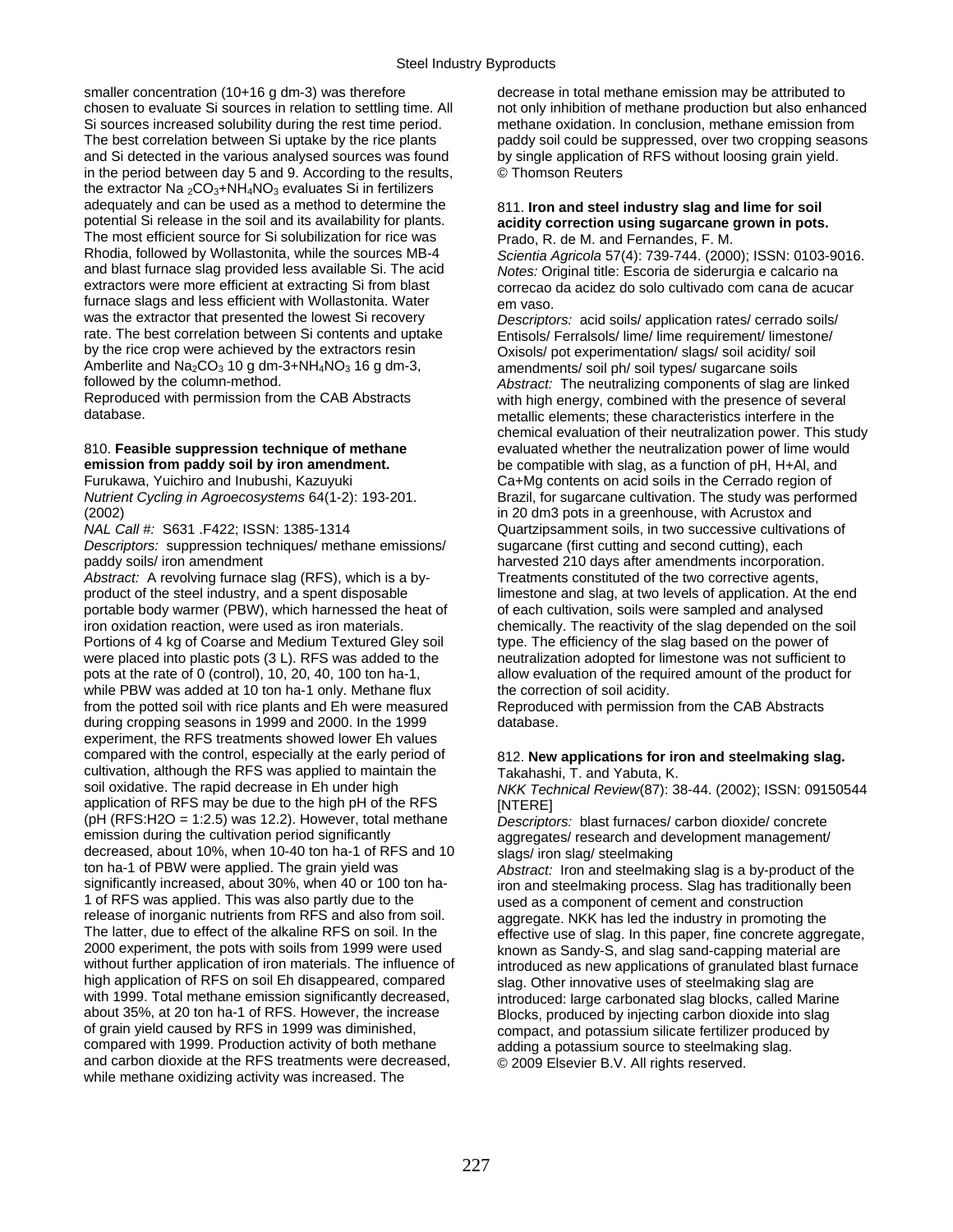## 813. **New evidence for rejuvenation of phosphorus** of water soluble Na and K and with decreasing content of

Drizo, A.; Cummings, J.; Weber, D.; Twohig, E.; Druschel,

(Aug. 2008) slag sand the Sio:Alo ratio decreased with increasing

*Descriptors:* rejuvenation potential/ phosphorus retention Longer periods of water saturation of the soil, it is

Abstract: The purpose of this research was to investigate the formation of amorphous silica. phosphorus (P) retention capacity and rejuvenation Reproduced with permission from the CAB Abstracts potential of electric arc furnace (EAF) steel slag from database. Quebec and New Zealand (NZ) iron melter slag (IMS). Columns filled with slag materials were fed with dairy **815. Plant growth and nutrients uptake as influenced**<br> **Example 2016** Ferry and subjected to two feeding and one resting **by application of farmyard manure and some n** cycle(s). P retention capacities and rejuvenation potentials **minerals to sandy soils.**<br>
were determined after each feeding cycle. Elemental **Matage M T E** : Geban F were determined after each feeding cycle. Elemental Wafaa, M. T. E.; Gehan, H. Y.; and Laila, K. M. A.<br>Composition and mineralogical analysis were performed on Arab Universities Journal of Agricultural Sciences IMS samples. Finally, chemical fractionation analysis was conducted on both NZ IMS and Quebec EAF steel slags. conducted on both NZ IMS and Quebec EAF steel slags. *Descriptors:* ammonium sulfate/ crop yield/ dry matter The results revealed that initiating a resting period in EAF accumulation/ farmyard manure/ fertilizers/ flowering/<br>steel slag filters prior to reaching their P saturation point and report of manuretite/ maize/ manganese/ steel slag filters prior to reaching their P saturation point growth/ magnetite/ maize/ manganese/ minerals/ nutrient<br>increased the overall filter P retention capacity by 49.5 and untake/ potassium sulfate/ roots/ sandy so 42.4% compared to 28% in a filter which had its resting soil types/ superphosphate/ wheat/ ammonium sulphate/<br>1991 period initiated after reaching P saturation. The same soft com/ FYM/ Mn/ potassium sulphate rejuvenation property could play a significant role in full-<br>scale applications by prolonging life expectancy and<br>Ismailia Agricultural Research Station. Egypt. during scale applications by prolonging life expectancy and Ismailia Agricultural Research Station, Egypt, during two<br>Increasing cost efficiency. P retention and rejuvenation by Successive seasons, winter 2001-2002 with wheat (Tr material from Quebec. Chemical fractionation analysis mays cv. Giza 10) to study the effect of farmyard manure<br>The materials on growth and uptake indicating that the state of FYM) and some natural materials on growth and highest quantities of P were bound to Ca and Fe in EAF nutrients by plants. FYM was applied at 2 and 3%<br>steel slag and to Ca and AI fractions in iron melter slag.<br>individually or combined with micronutrient source: steel slag and to Ca and Al fractions in iron melter slag. This studied with micronutrient sources.<br>This study also demonstrates that slag's performance is The Micronutrients were magnetic iron oxide, basic slag This study also demonstrates that slag's performance is Micronutrients were magnetic iron oxide, basic slag and<br>dependent on the source of the material and the steel manganese dust applied alone at 0.07% or in combination making practices. Therefore, testing of the P adsorptive with FYM levels of 0.02, 0.05 and 0.07%. The plots capability and, if relevant,

the rejuvenation potential of individual steel mill slags,  $(20\% N)$ , superphosphate (15% P<sub>2</sub>O<sub>5</sub>) and potassium<br>sulfate (48% K<sub>2</sub>O) at rates of 100, 30 and 48 ko/fed at

### 814. **The occurrence and distribution of various forms** contents of nitrogen and potassium in both shoots and **of silica and zeolites in soils developed from wastes of** roots and shoot-root ratio. At flowering stage, the r of silica and zeolites in soils developed from wastes of iron production.

sand and ash are often alkaline. Under these conditions the high values of the tested parameters. The basic slag gave solubility of silica increases greatly. In four soil profiles the highest values, over control, of dry matter content and not only that dissolved silicic acid and amorphous silica of wheat (vegetative and flowering stages). The agronomic<br>occurred, but also that zeolites had developed. We vield components of wheat (straw, grains and weight of occurred, but also that zeolites had developed. We yield components of wheat (straw, grains and weight of identified several soil properties that may influence the  $\frac{1000 \text{ grains}}{1000 \text{ grains}}$  were increased when mineral ferti formation of amorphous silica and zeolites. In the blast applied; such significant increases were obtained in maize<br>
furnace slag, the formation of amorphous silica seemed to yield as a result of applied FYM individually o furnace slag, the formation of amorphous silica seemed to yield as a result of applied FYM individually be enhanced by decreasing pH and increasing Mg content. be enhanced by decreasing pH and increasing Mg content, with natural minerals.<br>while the amount of zeolites grew with increasing contents Reproduced with permission from the CAB Abstracts while the amount of zeolites grew with increasing contents

**retention capacity in EAF steel slag.** CacO<sub>3</sub>. In the slag sand, Mg also appeared to promote the Drizo, A.; Cummings, J.; Weber, D.; Twohig, E.; Druschel, formation of amorphous silica. In addition, there was a G.; and Bourke, B.<br>
Environmental Science and Technology 42(16): 6191-7. The increasing amount of amorphous silica. Furthermore, in the increasing amount of amorphous silica. Furthermore, in the *NAL Call #:* TD420.A1E5; ISSN: 0013-936X salinity, suggesting that the zeolites were Al enriched. capacity/ electric arc furnace/ steel slag suggested, enhance the development of zeolites and inhibit

## by application of farmyard manure and some natural

Arab Universities Journal of Agricultural Sciences 14(1):<br>213-234. (2006); ISSN: 1110-2675 increased the overall filter P retention capacity by 49.5 and uptake/ potassium sulfate/ roots/ sandy soils/ shoots/ slags/<br>42.4% compared to 28% in a filter which had its resting soil types/ superphosphate/ wheat/ ammoniu anthesis/ corn/ FYM/ Mn/ potassium sulphate increasing cost efficiency. P retention and rejuvenation by successive seasons, winter 2001-2002 with wheat (Triticum<br>NZ slag materials was negligible relative to EAF steel slag a sastivum cy. Giza 168) and summer 2002 wit NZ slag materials was negligible relative to EAF steel slag aestivum cv. Giza 168) and summer 2002 with maize (Zea<br>material from Quebec. Chemical fractionation analysis mays ov. Giza 10) to study the effect of farmyard man revealed differences between materials, indicating that the (FYM) and some natural materials on growth and uptake of<br>highest quantities of P were bound to Ca and Fe in EAF highers of nutrients by plants. FYM was applied at dependent on the source of the material and the steel manganese dust, applied alone at 0.07% or in combination<br>making practices. Therefore, testing of the P adsorptive with FYM levels of 0.02, 0.05 and 0.07%. The plots capability and, if relevant,<br>the rejuvenation potential of individual steel mill slags,  $r = (20\%)$  N), superphosphate (15% P<sub>2</sub>O<sub>5</sub>) and potassium should be a prerequisite prior to their use in field sulfate (48% K<sub>2</sub>O) at rates of 100, 30 and 48 kg/fed at N,<br>BoOs and K<sub>2</sub>O respectively. The results showed that the applications.<br>This citation is from PubMed.  $P_2O_5$  and  $K_2O$ , respectively. The results showed that the dry mineral fertilizers treatment positively affected the dry matter of both shoots and roots of wheat along with showed that applied FYM at the rate of 3% significantly Sauer, D. and Burghardt, W. affected the dry matter of both shoots and roots as well as Catena 65(3): 247-257. (2006); ISSN: 0341-8162 their content of N, P and K. A similar trend was observed their content of N, P and K. A similar trend was observed *Descriptors:* aluminium/ calcium carbonate/ industrial for micronutrients uptake at the two indicated growth stages<br>wastes/ iron/ magnesium/ nonclay minerals/ potassium/ of wheat, which recorded high values when FYM, at a of wheat, which recorded high values when FYM, at a rate saturation/ silica/ silicic acid/ silicon/ slags/ sodium/ soil of 3%, was applied. The results indicated that applied FYM formation/ soil ph/ soil profiles/ soil properties/ soil salinity/ at the rate of 2% with high rate (0.07%) of each of the used zeolites/ aluminum/ soil genesis natural minerals and FYM at the rate of 3% in combination Abstract: Young soils developed in blast furnace slag, slag with the moderate rate (0.05%) of such minerals recorded investigated (two in France and two in Germany) we found macronutrients uptake during the studied two growth stages<br>not only that dissolved silicic acid and amorphous silica of wheat (vegetative and flowering stages). The 1000 grains) were increased when mineral fertilizer was

database.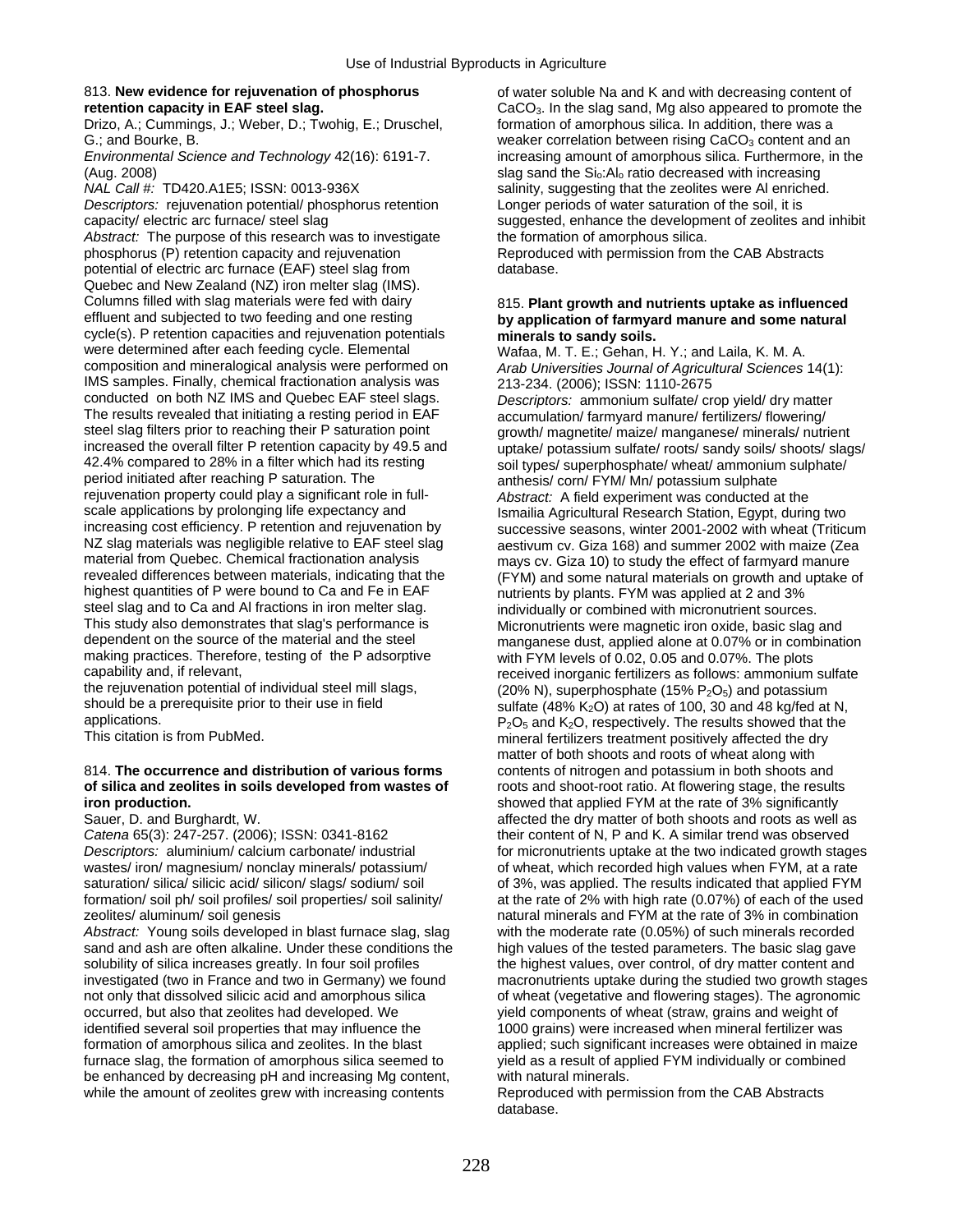### 816. **Potential of use of slags and other silicon sources** use efficiency in acid soils is low, soil-test-based fertilizer **in four materials of the savanna soils. recommendations aiming at balanced fertilisation is**

Pereira, H. S.; Queiroz, A. A.; Martins, M. R.; Camargo, M. remunerative. S. de; and Korndorfer, G. H. Reproduced with permission from the CAB Abstracts

*Bioscience Journal* 23(3): 17-31. (2007); ISSN: 1516-3725. database. *Notes:* Original title: Potencial de uso de agregados siderurgicos e outras fontes de silicio em quatro materiais 818. **Reclamation of a Badarkhali hot spot of acid** 

grasslands/ nonclay minerals/ Oxisols/ savannas/ silicates/ **ridge ditch techniques.**<br>
silicon/ silicon fertilizers/ slags/ wollastonite **by the author of the R** · Kabir S

*Abstract:* To supply the demand for silicates fertilizers, H.-P.; Oki, Y.; and Adachi, T. there is need to investigate and to identify the potential *Soil Science and Plant Nutrition* 54(4): 574-586. (2008) sources of silicon (Si) available. This study evaluated **NAL Call #: 56.8 SO38; ISSN: 00380768 [SSPNA]**. materials (fertilizers/slags) with high concentration in Si, *Notes:* doi: 10.1111/j.1747-0765.2008.00263.x.<br>
through chemical methods of soil incubation, to predict its *Descriptors: acid sulfate soil/ aggregate size/ b* agronomic efficiency and reatividade in the soil. Incubation  $\frac{1}{2}$  growth performance/ reclamation studies (with and without balance with CaCO<sub>3</sub> and MqCO<sub>3</sub>) Abstract: A field experiment was studies (with and without balance with CaCO<sub>3</sub> and MgCO<sub>3</sub>) *Abstract:* A field experiment was conducted for the were carried out for 90 days, using 4 soil materials under were carried out for 90 days, using 4 soil materials under electamation of a Badarkhali hot spot of acid sulfate soil<br>Savanna vegetation (Rhodorthox, Gibbsiorthox, Ferrorthox electamation of a Badarkhali hot spot of acid s savanna vegetation (Rhodorthox, Gibbsiorthox, Ferrorthox manipulated by flash leaching followed by basic slag (BS)<br>and Quartzipsamment soil) with 12 materials (wollastonite, at 10 t ha<sup>-1</sup> (BS-0) and 20 t ha<sup>-1</sup> (BS-0) an P, steel slag of AOD, electric furnace steel slag, stainless treatments under two different techniques (Tech 1: pyrite steel slag and silicate clay) and a control. Wollastonite was layer at top, jarosite layer at middle and topsoil at the used with doses of 125, 250 and 500 kg/ha and the other bottom of the ridge: Tech 2: topsoil at top, p used with doses of 125, 250 and 500 kg/ha and the other bottom of the ridge; Tech 2: topsoil at top, pyrite layer at materials in the dose of 125 kg/ha. The Si levels in acetic middle and jarosite layer at the bottom of th materials in the dose of 125 kg/ha. The Si levels in acetic middle and jarosite layer at the bottom of the ridge).<br>
Responses to two cultivars of rice (Pizam Ilocal culti acid were larger than the extracted with water, Responses to two cultivars of rice (Pizam [local cultivar]<br>
overestimating the content of Si in the sources when the and BR 14 [high vielding cultivar]) with the treatments w and less soluble in water compared with the other slags. soil was approximately twice that of Ca and the Al content<br>The electric furnace steel slag presented the level of Si same was at a highly toxic level. The average so The electric furnace steel slag presented the level of Si was at a highly toxic level. The average soil data of all the extracted in water, wherein it was more soluble, showing treatments, except for the control plots (whe extracted in water, wherein it was more soluble, showing treatments, except for the control plots (where no<br>high use potential for agriculture, although studies are announced amendment was applied) after harvesting of rice

## 817. **Problems and prospects of efficient use of** <sup>1</sup>

*Fertiliser News* 43(5): 39-50. (1998)<br> *NAL Call #:* 57.8 F4123; ISSN: 0015-0266 *FALL Call #: 57.8 F4123; ISSN: 0015-0266 FALL Call #: 57.8 F4123; ISSN: 0015-0266 Descriptors:* acid soils/ agroforestry/ amendments/ basic 0.05) improved performance on rice production. The management/ use efficiency/ wastes/ agriforestry/ agro followed by the  $A_{20}BS_{10} >$  or equal to  $A_{30}BS_{20}$  treatments.

low water retentive, nutritionally imbalanced and rice for this soil. © 2008 Japanese Society of Soil Science problematic from the management standpoint. Amelioration and Plant Nutrition. of acid soils with commercial lime is cost-prohibitive, and © 2009 Elsevier B.V. All rights reserved. industrial wastes such as basic slag, blast furnace slag, lime sludge from paper mills, cement kiln wastes etc. have 819. **The reduction of phosphorus effluence from**  $\overline{a}$  potentiality. Indigenous rock phosphate like Mussoorie and **or example in a state of the Mussoorie and a** Udaipur and imported rock phosphate like North Carolina<br>
2007 Asabe Annual International Meeting The Carolic Carolic Carolic Carolic Carolic Carolic Carolic Carolic C<br>
10: 2007 Asabe Annual International Meeting T tolerant crop species and varieties are sustainable though Papers.: Vol. 3. not commercially viable. Agro-horticultural and agroforestry Minneapolis, MN; 2007.<br>systems with proven technology should be encouraged. Notes: Conference code systems with proven technology should be encouraged. *Notes:* Conference code: 70499. Sponsors: American<br>Integrated nutrient management is highly desirable with Society of Agricultural and Biological Engineers, ASAF chemical fertiliser as a major component. Since fertilizer

## de solo fase cerrado. **sulfate soil in relation to rice production by basic slag**  and aggregate size treatments under modified plain

Khan, Md. H. R.; Kabir, S. M.; Bhuiyan, Md. M. A.; Blume,

Descriptors: acid sulfate soil/ aggregate size/ basic slag/

and Quartzipsamment soil) with 12 materials (wollastonite, at 10 t ha<sup>-1</sup> (BS<sub>10</sub>) and 20 t ha<sup>-1</sup> (BS <sub>20</sub>) and aggregate sizes<br>blast furnace I and II, steel slag of LD I, II, III and IV, slag of (A) of soil less than 20 (A) of soil less than 20 mm  $(A_{20})$  and less than 30 mm  $(A_{30})$ overestimating the content of Si in the sources when the and BR 14 [high yielding cultivar]) with the treatments were<br>calcium and magnesium carbonate was used. The and a solluated The initial soil had a very low pH(H<sub>2</sub>O) calcium and magnesium carbonate was used. The evaluated. The initial soil had a very low pH(H<sub>2</sub>O) 4.0 and a continuity rectional conductivity rectional and the portional metallurgical aggregate originated of blast furnac metallurgical aggregate originated of blast furnace, which high electrical conductivity (EC) of 1.4 m S<sup>-1</sup>, and the pyrite<br>possesses larger Si levels, are more soluble in acetic acid content was 68 g kg<sup>-1</sup>. The exchange possesses larger Si levels, are more soluble in acetic acid content was 68 g kg<sup>-1</sup>. The exchangeable Mg content of the<br>and less soluble in water compared with the other slags. high use potential for agriculture, although studies are amendment was applied), after harvesting of rice increased<br>hy 1.1 units for soil pH and 17-524% for the contents of N necessary with plants.<br>By 1.1 units for soil pH and 17-524% for the contents of N,<br>P. Ca and Mg. while the concentrations of Fe. Al. Na. Cl-Reproduced with permission from the CAB Abstracts  $P$ , Ca and Mg, while the concentrations of Fe, Al, Na, Cl-<br>and SO.<sup>2</sup> decreased by 30-94% compared with the initia database.  $\frac{1}{2}$  decreased by 30-94% compared with the initial soil. The maximum growth and yield of rice grains (4.4 t ha ) were obtained by the Pizam compared with the BR 14 **fertilisers in acid soils of India.** *(4.0 t ha<sup>-1</sup>)* **in the A20BS20 treatment in the ridges of Tech** Panda, N. 2. The lowest grain yields of 0.02 (BR 14) and 0.07 t ha<sup>-1</sup> 2. The lowest grain yields of 0.02 (BR 14) and 0.07 t ha<sup>-1</sup> (Pizam) were recorded for the control plots. The other *I* reatments also resulted in significantly (P < or equal to slag/ capacity/ cultivation/ fertilizers/ industrial wastes/ lime/ highest N, P, K, Ca and Mg contents in the shoots of BR 14 phosphorus/ rock phosphate/ sludges/ soil/ soil and Pizam rice were obtained under the  $A_{20}BS_{20}$  treatment forestry/ phosphate rock<br>Abstract: Acid soils in India are base unsaturated, infertile, exerciantion option and the local Pizam is the most suitable reclamation option and the local Pizam is the most suitable

## greenhouse canal soil using amendments in Korea.

In: 2007 Asabe Annual International Meeting, Technical

Society of Agricultural and Biological Engineers, ASABE.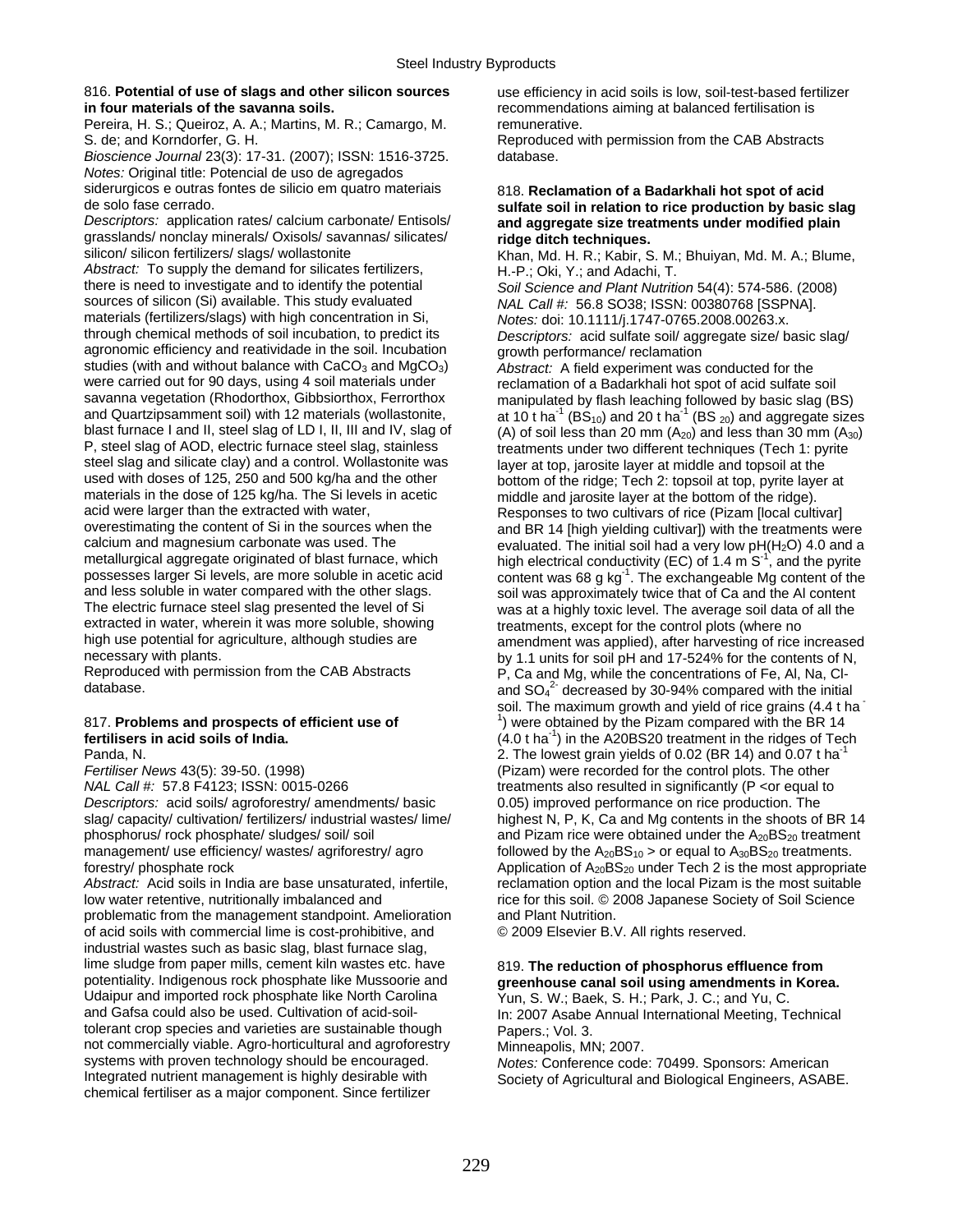*Descriptors:* greenhouse sector/ industrial by-products/ coal fly ash deposits, and low-level alkali waste). phosphorus/ runoff reduction/ agricultural runoff / Amendments used were lime, goethite ( alpha -FeOOH) catchments/ cultivation/ eutrophication/ greenhouses/ pH (crystallised iron oxide) and three iron-bearing additives, effects/ soils/ greenhouse sectors/ incubation/ rotating in a lime grit and iron (II) and (III) sulphates plus lime, which cultivation systems/ runoff reduction/ phosphorus result in 'de novo' iron oxide formation in soils. Each was Abstract: Phosphorus(P) export from agricultural applied to the test soils at a rate of 1% w/w. A series of catchments can accelerate freshwater eutrophication. For plant growth trials were conducted on the equilibrated, most soils around canals of greenhouse sector in Korea, it amended soils using spinach (Spinacia oleracea) and has been well known that soil P exceeded the appropriate tomato (Lycopersicon esculentum) as test crops. These P level because of the continuous rotating cultivation were grown in the contaminated soils for a period of three system and the excessive fertilizing. Therefore the months in controlled glasshouse conditions. Evaluation of excessive P was concentrated in soils around canals and the potential of the amendments as immobilising agents the effluence of P from these soils during the irrigation or was determined by plant growth (biomass) and elemental flooding season has become a major cause of the pollution accumulation in plant tissues, indicating the bioavailability of reservoirs or rivers in Korea. In this presentation, the of As and other heavy metals following amendment. alternative method was investigated in order to reduce the Goethite produced the most promising results in terms of P effluence, especially water extractable soil P (WEP), from reduction of plant shoot As content. It was concluded that, these P-rich canal soils to freshwater system. In the tests, a whilst Fe-oxides may be used as effective in situ typical soil at excessive soil P level were incubated for 56 amendments to attenuate As in soils by reducing its weeks after the treatment with the types of 4 application bioavailability, their effects on plant growth require careful rates (3%, 6%, 9%, 12%) of various industrial by-products consideration. In addition, soil-plant transfer of As was not such as blast furnace slag (BFS), steel refining slag (SRS), completely halted by any amendment. fly ash (FA), bottom ash (BA) and oyster shell (OS) meal. Reproduced with permission from the CAB Abstracts The efficiency of WEP reduction of samples which were database. treated with industrial by-products as potential PSSAs in the 3-12% application rates and in 56 days incubation 821. **Remediation of copper-contaminated topsoils** period was appeared in the order of OS > FA > SRS > BFS **from a wood treatment facility using in situ**  > BA. But all samples were shown the efficiencies that were **stabilisation.**  higher than about 70% during 21 days incubation and Bes, C. and Mench, M.<br>higher than about 80% during 56 days incubation. As a Fnyironmental Pollution higher than about 80% during 56 days incubation. As a *Environmental Pollution* 156(3): 1128-1138. (Dec. 2008)<br>
result of statistical analysis, among the various **Actionary MALCall #: OH545 A1F52: ISSN: 1873-6424** relationships, between WEP content andpH and then *Descriptors:* adsorption/ carbon/ copper: analysis/ most highest significant level when we referred to the result of Student's t-test. Also WEP contents between 21 day and of Student's t-test. Also WEP contents between 21 day and industrial waste/ iron/ phosphates/ plant shoots: chemistry:<br>56 day were not different significantly for all PSSAs and arough & development/ sewage/ soil: analysis/ these results suggest that sorption reactions induced by pollutants: analysis/ wood<br>PSSAs are rapid and remain stable over time. On the other *Abstract:* Five organic ma PSSAs are rapid and remain stable over time. On the other *Abstract:* Five organic matters, three phosphate hand, pH value of all samples was in the range of 7.35-8.03 compounds zerovalent iron grit (ZVIG, 2% by so at 56 day. It is also suggesting that solubility of soil P which two alkaline compounds, and two commercial formulations was treated with PSSAs will be low and sustainable for a were incorporated singly and some combined w was treated with PSSAs will be low and sustainable for a were incorporated, singly and some combined with ZVIG,<br>Iong period because pH level had sustained in the range into a highly Cu-contaminated topsoil (Soil P7, 2600 m long period because pH level had sustained in the range into a highly Cu-contaminated topsoil (Soil P7, 2600 mg Cu<br>above 7.0 for 56-days. Therefore industrial by-product as  $k_0(0.1)$  from a wood treatment facility. Formul above 7.0 for 56-days. Therefore industrial by-product as kg(-1)) from a wood treatment facility. Formulations and two<br>potential PSSAs can be considered in selecting a material composts were also singly incorporated into a potential PSSAs can be considered in selecting a material composts were also singly incorporated into a slightly Cu-<br>as a possible. These results were considered appropriate in contaminated topsoil (Soil P10, 118 mg Cu kg( as a possible. These results were considered appropriate in contaminated topsoil (Soil P10, 118 mg Cu kg(-1)) from the<br>the view of the management of canals around greenhouse facility surrounding. This aimed to reduce the l the view of the management of canals around greenhouse facility surrounding. This aimed to reduce the labile pool of<br>site according to the regulation in Korea. Especially, the Cu and its accumulation in beans cultivated on effect of oyster-shell and bottom-ash were remarkable. in a climatic chamber. Lowest Cu concentration in soil<br>© 2009 Elsevier B.V. All rights reserved. solution occurred in P7 soils amended with activated

### **oxide application, evaluated in terms of plant** *ZVIG* promoted shoot production and limited foliar Cu **productivity, arsenic and phytotoxic metal uptake.** accumulation. For amended P10 soils, no changes

*NAL Call #:* RA565.S365; ISSN: 0048-9697 This citation is from PubMed.

*Descriptors:* arsenic/ bioavailability/ biomass/ coal/ fly ash/ goethite/ growth/ heavy metals/ iron/ iron oxides/ lime/ 822. **The Rengen Grassland Experiment: Soil**<br>
phytotoxicity/ polluted soils/ soil amendments/ soil pollution/ contamination by trace elements after 65 year soil types/ spinach/ sulfates/ tomatoes/ uptake/ limonite/ **N, P and K fertiliser application.**<br>
Heicman M: Szaková J: Schellb

*Abstract:* Four iron-bearing additives, selected for known or Tlustos, P.<br>potential ability to adsorb anions, were evaluated for their *Nutrient Computer* potential ability to adsorb anions, were evaluated for their *Nutrient Cycling in Agroecosystems* 83(1): 39-50. (2009) with different sources of contamination (canal dredgings, *Notes:* doi: 10.1007/s10705-008-9197-8.

result of statistical analysis, among the various *NAL Call #:* QH545.A1E52; ISSN: 1873-6424 environmental remediation: methods/ fabaceae: chemistry:<br>growth & development/ France/ humic substances/ growth & development/ sewage/ soil: analysis/ soil

compounds, zerovalent iron grit (ZVIG, 2% by soil weight), Cu and its accumulation in beans cultivated on potted soils solution occurred in P7 soils amended with activated. carbon (5%) and ZVIG, singly and combined. Basic slag 820. **Remediation of arsenic-contaminated soils by iron** (3.9%) and compost of sewage sludge (5%) combined with Hartley, W. and Lepp, N. W. **Example 20 and 1998** occurred in soil solution and foliar Cu concentrations, but *Science of the Total Environment* 390(1): 35-44. (2007) one compost increased shoot production.

## contamination by trace elements after 65 years of Ca,

Hejcman, M.; Szaková, J.; Schellberg, J.; Šrek, P.; and

NAL Call #: S631 .F422; ISSN: 13851314 [FRESD].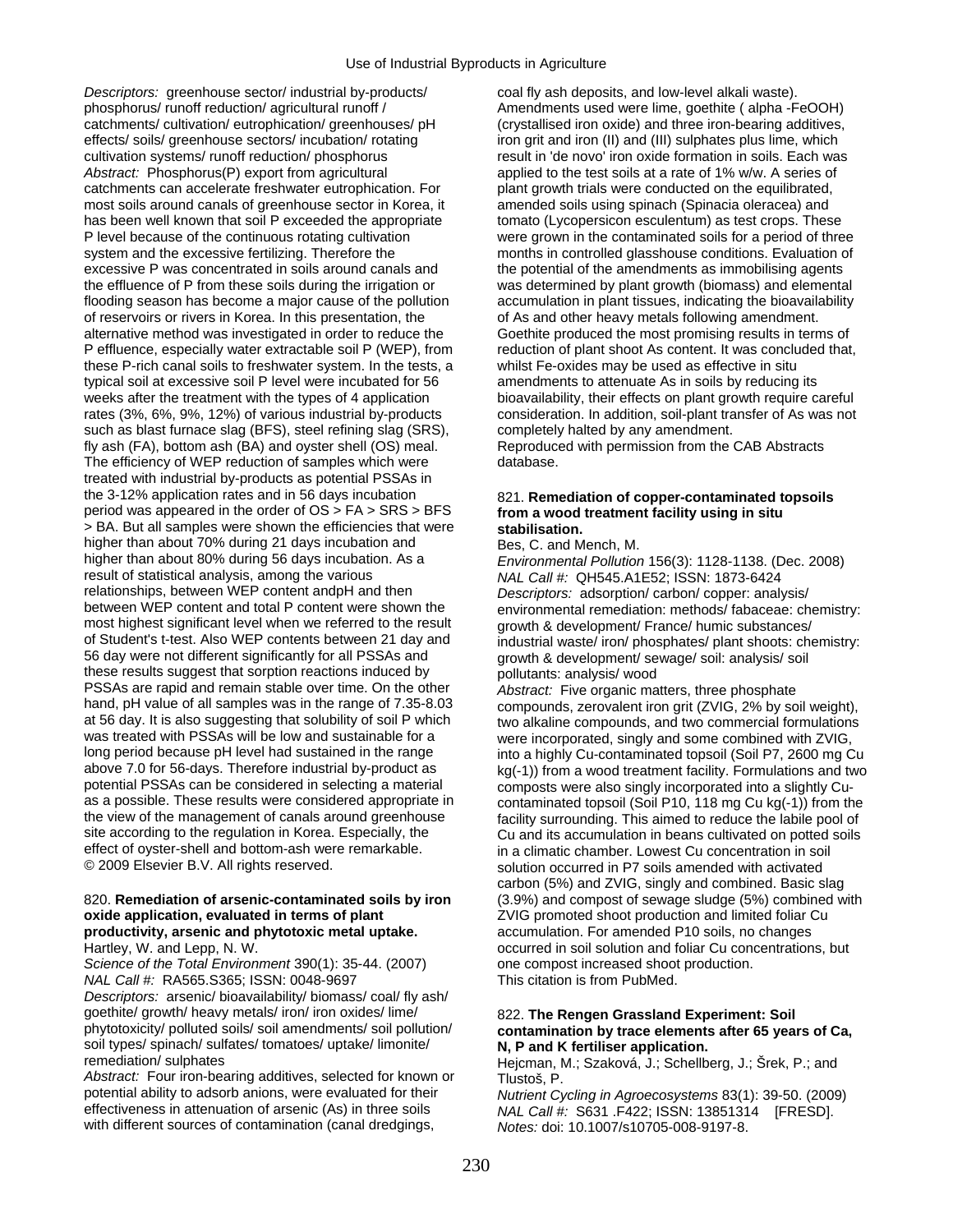long-term fertilisation/ mobility and accumulation/ risk agricultural years 2000/01 and 2001/02, was used for the study/ fertilizer application/ grassland/ heavy metal/ slag/ with four replications, consisted in the application of two soil pollution/ soil profile/ trace element/ Central Europe/ corrective agents (calcitic limestone and basic slag) Eifel/ Eurasia/ Europe/ Germany/ Rhenish Schiefergebirge/ evaluated by the base saturation method, with four Rhineland Palatinate **correction levels (V %): control (without correction)**,

Abstract: The Rengen Grassland Experiment (RGE) was correction for V % to 50; 75; and 100, applied at planting. established in the Eifel Mts. (Germany) on a low productive After 48 months, both calcitic limestone and basic slag had Nardetum in 1941. Since then, the following fertiliser generated a beneficial residual effect in the correction of K2SO 4 with basic slag (syn. Thomas phosphate) as the number of industrially usable culms and on the sugarcane only P fertiliser. The effect of long-term fertilisation on plant- yield, while under the use of basic slag, this fact was not available (extracted with 0.01 mol l-1 CaCl2), easily- observed. The application of basic slag and limestone in mobilisable (extracted with 2 mol I -1 HNO3) and total sugarcane rattoon. concentrations of trace elements (As, Cd, Cr, Cu, Fe, Mn, Reproduced with permission from the CAB Abstracts Ni, Pb and Zn) in the top 0-10 and 10-20 cm of soil were database. investigated in 2006. According to redundancy analysis (RDA), the effect of treatment on the concentrations of risk 824. **Response of guava plants to basic slag**  elements was significant and explained 82.3 and 90.6% of **application as corrective of soil acidity.**  layers, respectively. Basic slag supplied the soil with Natale, W.<br>
considerable amounts of As, Cr, Cu, Fe, Mn and Zn. Revista Bra considerable amounts of As, Cr, Cu, Fe, Mn and Zn.<br>
Following 65 years of fertiliser application the *Revista Brasileira de Fruticultura* **25(1)**: 160-163. (2003) Following 65 years of fertiliser application the *NAL Call #:* SB354 .R48; ISSN: 0100-2945.<br>
Concentrations of risk elements in the soil profile had *Notes: Original title: Resposta de mudas de* concentrations of risk elements in the soil profile had *Notes:* Original title: Resposta de mudas de goiabeira a However, threshold limits for total trace element acidez do solo.<br>
concentration in soil permitted by Czech national legislation *Descriptors:* ca were exceeded only in the case of As. The increase in nutrition/ slags<br>plant-available As concentrations was most critical as it *Abstract:* Basic plant-available As concentrations was most critical as it *Abstract:* Basic slag was evaluated for plant nutrition and increased the potential uptake of As by plants in plots entity production of guava plants in pots in Sao Paulo, Brazil.<br>1998: fertilised with P. Although P treatments received more than Basic slag was incubated in soil for 300 g of Cr ha -1 annually, no effect on plant-available Cr <br>Soil content was detected. This contrasted with the sum of bases and base saturation and concentrations of soil content was detected. This contrasted with the sum of bases and base saturation and concentrations of<br>sumulation of total Cr in the 0-10 and 10-20 cm soil and calcium magnesium phosphorus and aluminium in soil layers. Furthermore, plant availability of Cd, Fe, Mn and Zn Height, number of leaves and foliar area of plants<br>was affected by soil pH and generally decreased with the significantly increased with slag application. Conce was affected by soil pH and generally decreased with the significantly increased with slag application. Concentration<br>of calcium, magnesium and phosphorus in aerial parts and application of quick lime. Plant availability of these of calcium, magnesium and phosphorus in aerial parts and<br>elements was not correlated with amounts supplied by entitled and profit also increased. It is concluded that elements was not correlated with amounts supplied by example of roots also increased. It is concluded that basic slag is<br>19 fertilisers. © 2008 Springer Science+Business Media B.V.<br>19 suitable for production of young quaya © 2009 Elsevier B.V. All rights reserved. **only a source of nutrients** of acidity and a source of nutrients.

### 823. **Residual effect of calcium silicate slag as soil** database. **acidity corrective in sugar cane rattoon.**

Prado, R. M.; Fernandes, F. M.; and Natale, W. 825. **Response of sugarcane to application of iron and** *Revista Brasileira de Ciencia do Solo* 27(2): 287-296. **steel slag as a corrective for acidity in soil .**  (2003) Prado, R. M. and Fernandes, F. M.

*Notes:* Original title: Efeito residual da escoria de siderurgia (2001) como corretivo de acidez do solo na soqueira de cana de *NAL Call #:* S590 .R44; ISSN: 0100-0683.

silicate/ crop yield/ limestone/ liming/ liming materials/ acidez do solo.<br>
ratooning/ residual effects/ slags/ soil acidity/ soil ph/ *Descriptors*: an

*Abstract:* Calcium silicate slag, as a soil acidity corrective productivity/ responses/ slags/ soil / soil acidity/ soil material with long-lasting residual effects, can benefit long-<br>chemical properties/ stems/ suggraph/ cycle cultures like sugarcane, thus minimizing production of soil/ land application drops during the productive cycle. This study, conducted in *Abstract:* High acidity results drops during the productive cycle. This study, conducted in *Abstract:* High acidity predominates in southeastern and Brazil, evaluated different base saturation levels, comparing midwestern Brazilian soils, where the largest area of calcitic limestone to basic slag as a soil corrective agent, in suggraphe plantations is concentrated. Lar calcitic limestone to basic slag as a soil corrective agent, in sugarcane plantations is concentrated. Large amounts of<br>relation to alterations of some chemical soil properties, as see a steel industry residue containing p relation to alterations of some chemical soil properties, as slag, a steel industry residue containing nutrients such as<br>well as to the response of sugarcane rattoon. Sugarcane of salcium and magnesium and acting as acidit

*Descriptors:* arsenic/ basic slag/ chromium/ heavy metals/ the SP 80-1842 type, during the third and fourth cut in the elements/ bioavailability/ element mobility/ experimental experiment. The treatments, arranged in randomized blocks treatments have been applied along with a two cut system:<br>
unfertilised control, Ca, CaN, CaNP, CaNP-KCl and CaNP-<br>
limestone rate caused a restrictive effect on the sprouts, the limestone rate caused a restrictive effect on the sprouts, the mobilisable (extracted with 0.05 mol l-1 EDTA), potentially- pre-planting caused a positive residual effect on the yield of

Prado, R. de M.; Correa, M. C. de M.; Cintra, A. C. O.; and

aplicacao de escoria de siderurgia como corretivo de

Descriptors: calcium/ fertilizers/ guavas/ magnesium/ plant

fertilised with P. Although P treatments received more than Basic slag was incubated in soil for 90 days before planting.<br>300 g of Cr ha -1 annually, no effect on plant-available Cr Application of basic slag positively aff calcium, magnesium, phosphorus, and aluminium in soil. suitable for production of young guava plants for correction

Reproduced with permission from the CAB Abstracts

*Revista Brasileira de Ciencia do Solo* 25(1): 199-207.

acucar. *Notes:* Original title: Resposta da cana de acucar a aplicacao de escoria de siderurgia como corretivo de

ratooning/ residual effects/ slags/ soil acidity/ soil ph/ *Descriptors:* application to land/ base saturation/ calcium/ growth/ limestone/ liming/ magnesium/ plantations/ chemical properties/ stems/ sugarcane/ chemical properties

calcium and magnesium and acting as acidity corrective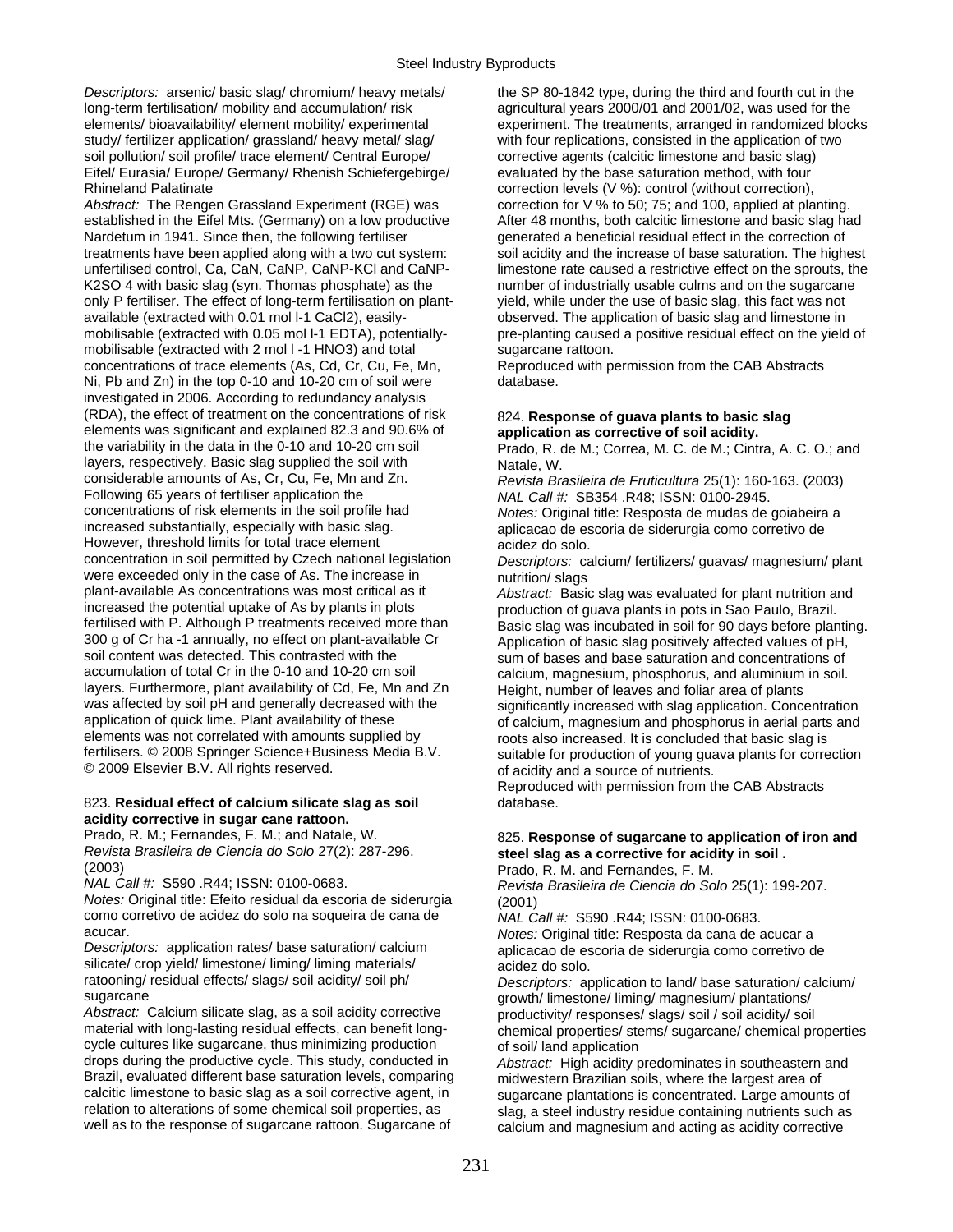agents, are also present in the region. This study aimed to 827. **Results of three long-term P-field experiments in** evaluate different base saturation levels using slag as a soil **Austria: 2nd report: Effects of different types and** <br>
corrective agent. This material was compared to calcitic **and a quantifies of P-fertiliser on P-uptake** limestone to analyse acidity neutralization and certain Lindenthal, Th.; Spiegel, H.; Mazorek, M.; Heß, J.; Freyer, chemical soil properties, as well as sugarcane response B.; and Köchl, A. during the first two cuts. Thus, an experiment was carried *Bodenkultur* 54(1): 11-21. (2003); ISSN: 00065471 out using sugarcane variety SP 80-1842 during 1998-99 [BODEA]. and 1999-2000. The treatments were arranged in a *Notes:* Original title: Ergebnisse von drei 40jährigen Prandomized block design, with four replications, consisting dauerversuchen in Österreich: 2. Mitteilung: auswirkungen of two sources of corrective agents-calcitic limestone and unterschiedlicher P-düngerformen und mengen auf den Pslag - and four correction levels, estimated by the base entzug und die P-bilanzen. Language of Original saturation method (V%): control without correction and V% Document: German.<br>
correction of 50, 75 and 100. It was concluded that the Descriptors: crops/l limestone and slag application had a similar effect on the correction of the soil acidity as well as on the increase of *Abstract:* The effects of different types (super-phosphate, calcium and magnesium concentrations of the soil and basic slag and rock-phosphate) and quantities (0, 44 and base saturation. Limestone and slag applications had a base saturation. Limestone and slag applications had a 17 quadratic and linear effect, respectively, on culm production crops and P-balances were evaluated in three long-term and number of millable stalks. field experiments lasting 40 years. The omission of P-

### 826. **Results of three long term P-field experiments in** super-phosphate showed higher P-uptake than zero P-**Austria: 1st report: Effects of different types and fertilisation in 40 years, these differences were statistically quantities of P-fertiliser on yields and pcal/dl contents** significant at all three experimental sites for the last 20

Spiegel, H.; Lindenthal, T.; Mazorek, M.; Ploner, A.; Freyer,

dauerversuchen in österreich: 1. Mitteilung: Auswirkungen first 20 years. After 40 years a balanced P supply in w<br>Ausgewählter P-düngerformen Und mengen auf den ertrag crop P uptake nearly equalled the P fertiliser rate wa ausgewählter P-düngerformen Und mengen auf den ertrag crop P uptake nearly equalled the P fertiliser rate was<br>und die pcal/dl gehalte im boden. Language of Original assessed at the variants where the fertilisation of 44 kg und die pcal/dl gehalte im boden. Language of Original

*Descriptors: cereals/ long-term field experiment/ P-*

Abstract: The effects of different types (superphosphate, all three sites. In the majority of cases also the correlations basic slag and rockphosphate) and quantities (0, 44 and between PCAL/DL-contents in soils and P-uptake were 175 ka P ha-1 a-1) of P-fertiliser application on crop yields closer compared to the crop yields. 175 kg P ha-1 a-1) of P-fertiliser application on crop yields. and PCAL/DL-contents in soils were evaluated in three © 2009 Elsevier B.V. All rights reserved. long-term field experiments lasting 40 years. After 20 to 40 years of application of 44 kg P ha-1 a-1 as superphosphate 828. Silicate compost used as resistance inductor and basic slag crop yields increased in comparison to zero **against the leafminer on chrysanthemum.**  P-fertilisation. These differences are statistically significant Polanczyk, R. A.; Pratissoli, D.; Paye, H. de S.; Pereira, V.<br>(Tukey test) for spring barley (at three sites), sugar beet A.; Barros. F. L. S.; Oliveira, R G and potato (at one site each). The omission of P-fertiliser Martins Filho, S. during the whole 40 year period caused great economic *Horticultura Brasileira* 26(2): 240-243. (2008)<br>Iosses in these root crops in a conventional cultivation *NAI Call #: SB320.43. B7H67: ISSN: 0102-G* losses in these root crops in a conventional cultivation *NAL Call #:* SB320.43 .B7H67; ISSN: 0102-0536.<br>
regime. No statistically significant yield decreases were *Notes:* Original title: Inducao de resistencia a mosc regime. No statistically significant yield decreases were *Notes:* Original title: Inducao de resistencia a mosca observed when discontinuing P-fertilisation after 20 years of minadora em crisantemo usando composto silicatado.<br>After 20 poscriptors: composts / cultivars/ induced resistance/ application compared to continuous fertilisation. After 20 *Descriptors:* composts / cultivars/ induced resistance/ years of application of 44 kg P ha-1a-1 the soil PCAL/DL- insect control/ insect pests/ metallurgy/ pest control/ pest<br>contents were at a medium stage (less at one site with resistance/ plant pests/ silicates/ slags/ varie heavily textured soil) and decreased only slowly in 20 years of zero application. In the case of zero fertilisation during 40 of zero application. In the case of zero fertilisation during 40 *Abstract:* The silicate compost (basic slag from metallurgy) same level. The correlations between spring barley, winter (Liriomyza spp.) on 2 chrysanthemum (Dendranthema wheat and sugar beet yields and PCAL/DL-contents in soils grandiflorum [Chrysanthemum morifolium]) cultivars are significant and highly significant, the coefficients of (Puritan and Yellow Diamond) in a greenhouse in Es are significant and highly significant, the coefficients of (Puritan and Yellow Diamond) in a greenhouse in Espirito<br>determination show that other factors are also important for Santo, Brazil, Fives doses of basic slag wer determination show that other factors are also important for Santo, Brazil. Fives doses of basic slag were used, i.e.<br>O 00 1 40 2 80 4 20 and 5 60 q/pot Evaluations were

quantifies of P-fertiliser on P-uptake and P-balances.

Descriptors: crops/ long-term field experiment/ P-balances/<br>P-fertiliser/ P-uptake

175 kg P ha-1a-1) of P-fertiliser application on P-uptake by Reproduced with permission from the CAB Abstracts fertiliser during the whole 40-year-period resulted in Pdatabase. uptakes of Ř 649‐694 kg P ha‐1 and considerable negative balances. The fertilisation of 44 kg P ha‐1a‐1 as basic slag and **in soils.**<br> **Spiegel, H.; Lindenthal, T.; Mazorek, M.; Ploner, A.; Freyer, application the annual P-uptakes by crops remained at a** B.; and Köchl, A. high level and differed in the majority of cases not be made to continuous fertilisation. E<br>Bodenkultur 52(1): 3-17. (2001); ISSN: 00065471 significantly compared to continuous fertilisation. E significantly compared to continuous fertilisation. But an [BODEA]. annual fertilisation of 44 kg P ha-1a-1 had already caused *Notes:* Original Title: Ergebnisse von drei 40 jährigen P- an accumulation of 371-562 kg P ha-1 in the soil during the Document: German.<br>
Document: German.<br>
Descriptors: cereals/ long-term field experiment/ P-<br>
after 20 years. The different P-fertilisation during 20-40 fertiliser/ root crops/ soil-P years affected the P-uptake more strongly than the yields at

A.; Barros, F. L. S.; Oliveira, R G. S.; Passos, R. R.; and

resistance/ plant pests/ silicates/ slags/ varietal resistance/<br>cultivated varieties/ Dendranthema morifolium was evaluated as a resistance inducer against leafminer crop yields.<br>
© 2009 Elsevier B.V. All rights reserved.<br>
oerformed weekly, for 9 weeks, observing the presence performed weekly, for 9 weeks, observing the presence of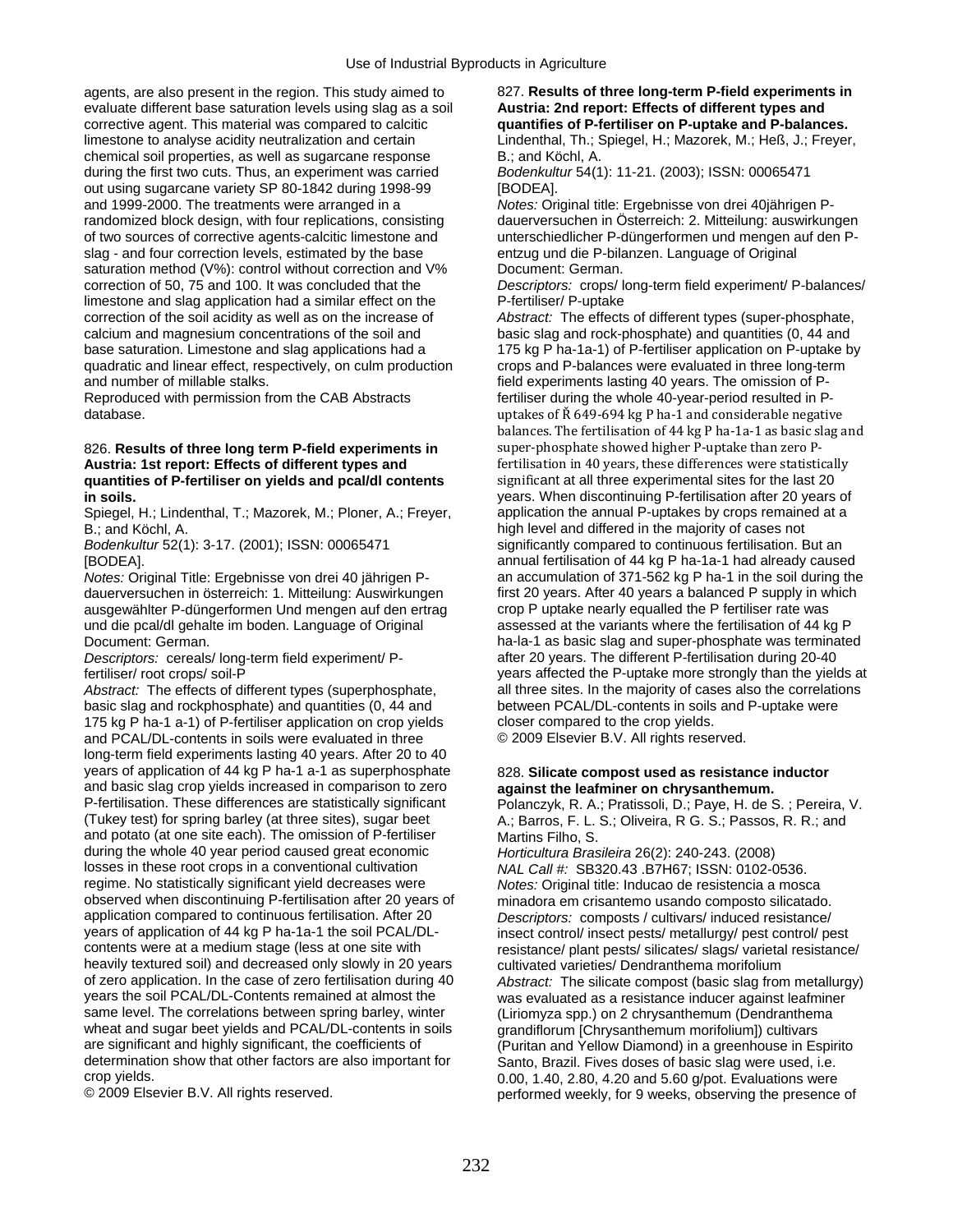leafminer and the number of mines in each leaf. The basic 831. **Some possibilities for sustainable organic**  slag from metallurgy showed potential against the **production from clover rich pastures in the hills and**  leafminer. The 2 cultivars also showed differences in **uplands.** susceptibility to the leafminer attack. Anderson, G. D. Reproduced with permission from the CAB Abstracts In: Organic farming: Science and practice for profitable

Pereira, H. S.; Korndorfer, G. H.; Vidal, A. de A.; and

*Scientia Agricola* 61(5): 522-528. (2004); ISSN: 0103-9016 reviews/ rock phosphate/ slags/ sustainability/ triple<br>Descriptors: chemical composition/ crop vield/ grain/ superphosphate/ Britain/ eco agriculture/ ecological *Descriptors:* chemical composition/ crop yield/ grain/ nutrient content/ nutrient uptake/ plant composition/ rice/ agriculture/ grazing lands/ moorland/ moors/ organic<br>silicon/ silicon fertilizers/ slags/ soil chemical properties/ culture/ phosphate rock/ United Kingdom silicon/ silicon fertilizers/ slags/ soil chemical properties/ culture/ phosphate rock/ United Kingdom<br>wollastonite/ chemical constituents of plants/ chemical and abstract: The paper reviews results of experiments in the wollastonite/ chemical constituents of plants/ chemical

*Abstract:* The effect of Si sources on the agronomic moorland swards in Yorkshire, without cultivation or<br>efficiency and economic viability in tice crops was **herbicide**. Within 3-4 years, mean yields of Molinia and efficiency and economic viability in rice crops was herbicide. Within 3-4 years, mean yields of Molinia and<br>Investigated in the greenhouse. The treatments (applied at her and almost doubled, to 4 t DM/ha/annum, and investigated in the greenhouse. The treatments (applied at Nardus swards almost doubled, to 4 t DM/ha/ann<br>125 kg Si/ha) comprised: control: wollastonite: blast furnace on Calluna heath increased five-fold to 1.45 t/ha 125 kg Si/ha) comprised: control; wollastonite; blast furnace on Calluna heath increased five-fold to 1.45 t/ha,<br>Slag 1, AF1: blast furnace slag 2, AF2: LD furnace steel associated with 51% and 35% clover cover, respective slag 1, AF1; blast furnace slag 2, AF2; LD furnace steel associated with 51% and 35% clover cover, respectively.<br>Slag 1, LD1: LD furnace steel slag 2, LD2: LD furnace steel This was achieved by one application of 12 t lime slag 1, LD1; LD furnace steel slag 2, LD2; LD furnace steel This was achieved by one application of 12 t lime/ha with<br>Slag 3, LD3; LD furnace steel slag 4, LD4; phosphorus 90 kg P<sub>2</sub>O<sub>5</sub>/ha as triple superphosphate or basi slag 3, LD3; LD furnace steel slag 4, LD4; phosphorus 90 kg P<sub>2</sub>O<sub>5</sub>/ha as triple superphosphate or basic slag, b<br>soluble slag; stainless steel slag; electric furnace steel slag; after 4 years rock phosphate was catching t soluble slag; stainless steel slag; electric furnace steel slag; after 4 years rock phosphate was catching these up. N<br>AOD furnace steel slag: silicate clay: Schist: and Schist and fertilizer reduced clover, while clover w AOD furnace steel slag; silicate clay; Schist; and Schist fertilizer reduced clover, while clover without N in Molinia<br>ash. Dry matter vield, in the aboveground parts, grain vield. and Nardus swards gave DM yield increases ash. Dry matter yield, in the aboveground parts, grain yield, and Nardus swards gave DM yield increases exceeding<br>and soil and plant part Si contents were evaluated 150 days tha/annum. These findings were subsequently put and soil and plant part Si contents were evaluated 150 days the tha annum. These findings were subsequently put into<br>after sowing Wollastonite was also applied at 350, 375 and practice on a Scottish farm where application after sowing. Wollastonite was also applied at 350, 375 and 500 kg Si/ha to obtain the Si absorption curves. magnesium lime, followed after grazing by 2.5 kg/ha each Wollastonite showed a linear effect in yield, increasing Si of clover, timothy and ryegrass with 90 kg P<sub>2</sub>O<sub>5</sub>/ha, enabled<br>
content in the soil and plants with increasing application doubling of the livestock on Molinia content in the soil and plants with increasing application doubling of the livestock on Molinia and Nardus swards<br>tates. The highest Si uptake was obtained with phosphate within 4 years. A further 6.0-7.5 t lime/ha increas rates. The highest Si uptake was obtained with phosphate within 4 years. A further 6.0-7.5 t lime/ha increased clover<br>slag, followed by wollastonite and electric furnace slag. The spread and sward palatability. In rejuvena slag, followed by wollastonite and electric furnace slag. The spread and sward palatability. In rejuvenated in-bye a<br>highest grain Si accumulation was obtained with stainless swards, S184 clover has persisted for over 20 y highest grain Si accumulation was obtained with stainless swards, S184 clover has persisted for over 20 years.<br>Steel while the lowest was obtained with silicate clay Reproduced with permission from the CAB Abstracts steel, while the lowest was obtained with silicate clay. Reproduced with permission from the CAB Abstracts and database. Reproduced with permission from the CAB Abstracts database.

## 830. **Soil chemical attributes, root growth and rice yield micronutrients and contaminants to maize plants.**

*Pesquisa Agropecuaria Brasileira* 39(12): 1213-1218. (2004) *NAL Call #:* S15 .P452 ; ISSN: 0100-204X.

crescimento radicular e produtividade do arroz de acordo.

*Descriptors:* chemical composition/ crop yield/ dry matter/ production/ cadmium/ Cambisols/ contaminants/<br>
rice/ roots/ shoots/ silicon/ slags/ soil acidity / soil chemical contamination/ dry matter/ iron/ lead/ liming/ m properties/ sprinkler irrigation/ chemical properties of soil/

*Abstract:* A study was conducted to evaluate the effect of corn/ microelements<br>metallurgy slag on soil chemical properties and grain vield *Abstract:* Steel making residue (slag) was tested as a metallurgy slag on soil chemical properties and grain yield *Abstract:* Steel making residue (slag) was tested as a of upland rice under sprinkler irrigation. Treatments include source of micronutrients and contaminants to maize under<br>two scums: blast furnace (1960/kg of Si) and steel slag (56 greenhouse conditions in Minas Gerais, Braz two scums: blast furnace (196g/kg of Si) and steel slag (56 greenhouse conditions in Minas Gerais, Brazil. Soil material of an Inceptisol (Alic Cambisol) was used as substrate, g/kg of Si), and a control without application. The scums can be used to correct soil acidity and silicon source.<br>Alterations on the soil chemical properties were related to the following treatments: blank, micronutrient as p.a. Alterations on the soil chemical properties were related to the chemical composition of the scums. Treatment with reagent, and 250, 500, and 1000 kg slag ha-1. Liming dose blast furnace slag produced maximum root growth in depth was the main factor accounting for the differences in dry<br>and better distribution in the profile which resulted to bigher matter production. The residue increased bi and better distribution in the profile, which resulted to higher

Reproduced with permission from the CAB Abstracts

database. livestock and cropping.Newport, Shropshire, UK.); pp. 96-100; 2004.

829. **Silicon sources for rice crop.** *Notes:* Proceedings of the BGS/AAB/COR Conference. **Pereira. H. S.: Korndorfer. G. H.: Vidal. A. de A.: and** *Descriptors:* **dry matter accumulation/ grass sward/** Camargo, M. S. de<br>
Scientia Agricola 61(5): 522-528. (2004): ISSN: 0103-9016 reviews/ rock phosphate/ slags/ sustainability/ triple properties of soil/ paddy<br>Abstract: The effect of Si sources on the agropomic<br>moorland swards in Yorkshire, without cultivation or

## 832. **Steel industry furnace residue as a source of**

**according to slag application. Aguiar Accioly, A. M. de; Furtini Neto, A. E.; Muniz, J. A.;** Carvalho Pupatto J. G. Bull I. T. and Crusciol, C. A. C. Faquin, V.; and Aquino Guedes, G. A. de Carvalho Pupatto, J. G.; Bull, L. T.; and Crusciol, C. A. C. Faquin, V.; and Aquino Guedes, G. A. de<br>Conquisa Agropecuaria Brasileira 39(12): 1213-1218. Pesquisa Agropecuaria Brasileira 35(7): 1483-1491. (2000) *NAL Call #:* S15 .P452; ISSN: 0100-204X. *Notes:* Original title: Po de forno eletrico de siderurgia como fonte de micronutrientes e de contaminantes para plantas<br>de milho.

com a aplicacao de escorias. *Descriptors:* acidity/ application rates/ biomass/ biomass rice/ roots/ shoots/ silicon/ slags/ soil acidity / soil chemical contamination/ dry matter/ iron/ lead/ liming/ maize/ plant<br>composition/ shoots/ slags/ soil acidity / soil pollution/ trace paddy/ spray irrigation<br>
Abstract: A study was conducted to evaluate the effect of corn/ microelements

shoot dry matter and grain yield.<br>
Reproduction in relation to check, but results from p.a.<br>
Reproduced with permission from the CAB Abstracts<br>
Reproduced with permission from the CAB Abstracts<br>
Reproduced with permission database. due to doses of this product. The residue supplied mainly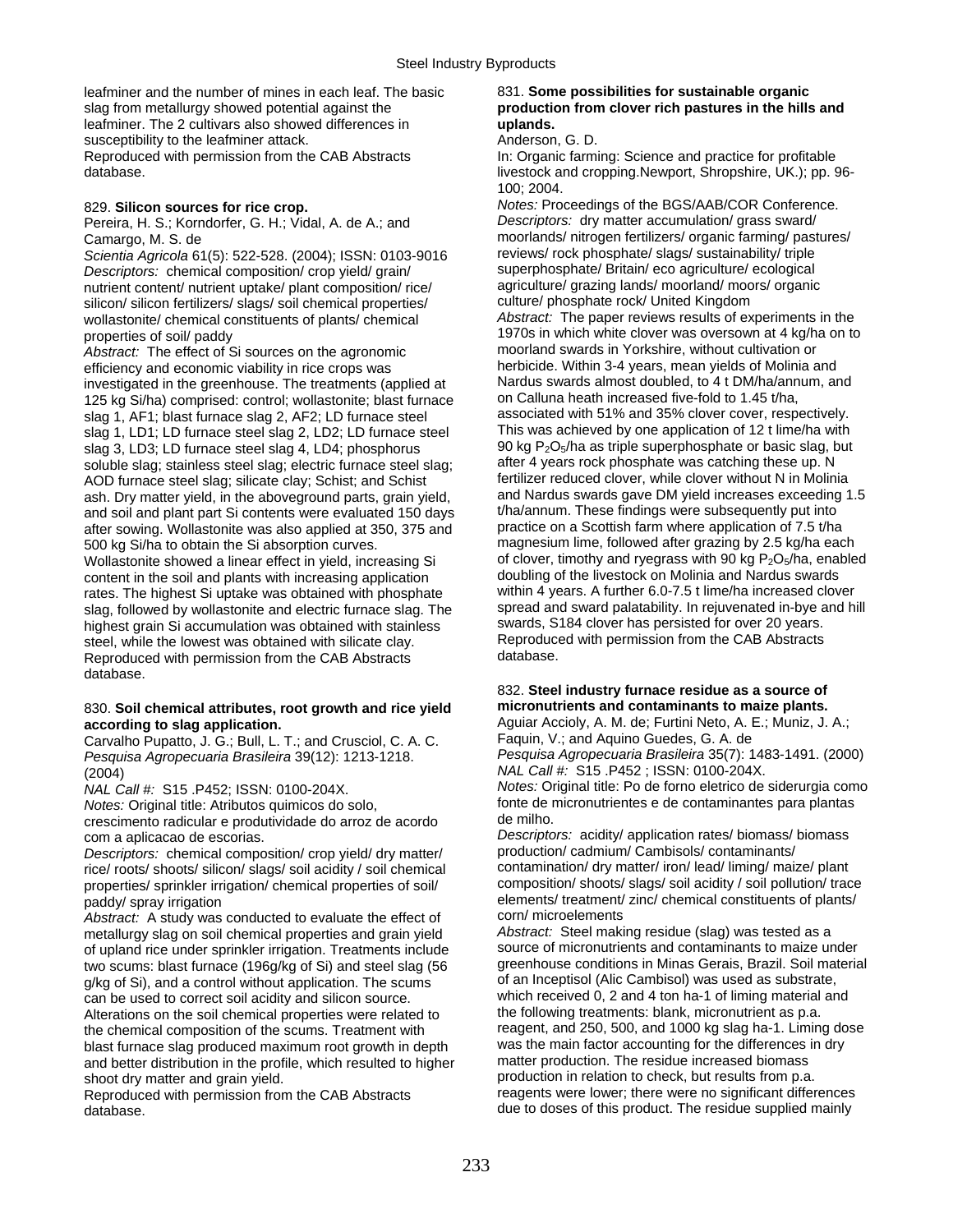Zn and Fe to maize. The solubility of this byproduct Steel slag appeared to be a promising and inexpensive increased with the soil acidity. Cadmium and Pb were source of Fe to alleviate crop Fe chlorosis in Fe-deficient detected in the shoot dry mass of maize. The potential risk calcareous soils. of soil and food contamination must be taken into account Reproduced with permission from the CAB Abstracts when using the slag as a source of micronutrients. The matabase database. Reproduced with permission from the CAB Abstracts database. 835. **Suppression of methane emission from paddy soil** 

### 833. Steel industry slags compared with calcium Munn, David A. 257-264. (2001); ISSN: 0029-0610

*Descriptors:* steel/ slags/ calcium carbonate/ acid mine soil/ fluxes/ paddy liming *Abstract:* A study was conducted to investigate the

Abstract: Ohio has substantial lands impacted by surface suppression of methane emission from paddy soil by mining for coal and an active steel industry. Steel industry application of iron materials such as revolving furnace slag slags have been used as liming compounds for agriculture (RFS), an industrial by-product, and spent disposable and acid mine soil reclamation. This 3-year study evaluates portable body warmer (PBW). Rates of RFS added to the slags from Ohio steel mills in greenhouse trials where these pots planted with rice were 0 (control), 10, 20, 40, and 100 materials are compared to reagent grade CaCO3 in their tonnes ha-1, and PBW at 10 tonnes ha-1 only. Results ability to improve plant growth on acid mine soil. The showed that pots which received RFS exhibited lower Eh objectives of this study were to evaluate the effectiveness values compared with the control plot, although the RFS of these materials at two rates of application in raising acid was applied to keep soil oxidative in the early period of mine sod pH and to address concerns about metals in such cultivation. A significant decrease in Eh under a high rate of slags. Three slags and reagent grade CaCO3 were applied RFS application may be due to high pH of the RFS (pH at rates equivalent to 12.5 and 25 g CaCO3 kg(-1) soil on (H<sub>2</sub>O)=12.2). On the other hand, methane flux was acid mine soil (pH = 3.5). Five consecutive crops of oats suppressed under a high rate of of RFS application, during (Avena sativa L.), wheat (Triticum aestivum L.), corn (Zea the early period of cultivation. However, this flux trend was grown and harvested at the seedling stage. The slags and disturbances in the soil environment caused by dissolving CaCO3 increased yields  $(P < 0.01$  level) compared to element from RFS. Total methane flux during the cultivation unlimed control pots. Soil and plant Ca were increased and period was significantly decreased, approximately 10%, plant Al and Mn decreased by application of all four when 10-40 and 10 tonnes ha-1 of RFS and PBW, plant AI and Mn decreased by application of all four materials. The slags increased soil and plant Mg. Particle respectively, were applied. Methanogenic activity did not size of the slags was somewhat coarse which decreased change significantly when 0-40 tonnes ha-1 of RFS were their effectiveness, but overall these slags proved to be applied, while that of RFS pots at 100 tonnes ha-1 and of satisfactory liming materials. The fineness efficiency entity PBW pots with 10 tonnes ha-1 were decreased. Methane developed for carbonate forms of time may not adequately oxidizing activity was increased, maximum of 15%, when characterize slag effectiveness. Micronutrient metals 10-40 tonnes ha-1 of RFS were applied, while that of RFS including iron were not found to be in excess in plant tissue pots at 100 tonnes ha-1 and of PBW pots at 10 tonnes ha-1 treated with slags despite the steel slags' high Fe content. were decreased. The decrease in total methane flux may © Thomson Reuters be attributed to enhanced methane oxidizing activity rather

## **soil improvement in a pot experiment. tonnes ha-1 of RFS was applied. It was also partly due to**

*NAL Call #:* S590 .P43 ; ISSN: 1002-0160 **are the strained are desirable because they increase grain yield and** *Descriptors:* **application rates/ biomass production/ decrease methane emission.** *Descriptors:* application rates/ biomass production/ decrease methane emission.<br>
calcareous soils/ crop vield/ dry matter accumulation / Reproduced with permission from the CAB Abstracts calcareous soils/ crop yield/ dry matter accumulation / Reproduced Reproduced Reproduced with permission from the CAB Abstracts of Reproduced with permission from the CAB Abstracts of Reproduced metals are controlled with growth/ industrial wastes/ iron/ iron fertilizers/ maize/ nutrient uptake/ pot experimentation/ slags/ soil types/

*Abstract:* The feasibility of steel slag used as an iron fertilizer was studied in a pot experiment with maize. Slag **sources.**  alone or acidified slag was added to two Fe-deficient **Indiati**, R. and Neri, U. calcareous soils at different rates. Results showed that *Communications in Soil Science and Plant Analysis* 35(11 moderate rates (10 and 20 g kg-1) of slag or acidified slag 12): 1741-1755. (2004) substantially increased maize dry matter yield and Fe *NAL Call #:* S590.C63; ISSN: 0010-3624 uptake. Application of steel slag increased the residual *Descriptors:* Time-dependence/ phosphorus extractability/ concentration of ammonium bicarbonate-diethylenetriamine treated soils/ fertilizer/ phosphorus sources/ basic slag pentaacetic acid (AB-DTPA) extractable Fe in the soils. The *Abstract:* Effect of application of different fertilizer increase of extractable Fe was usually proportional to the phosphorus (P) sources (diammonium phosphate-DAP, application rate, and enhanced by the acidification of slag. single super phosphate-SSP, phosphate rock-PR, partially

## by application of iron materials.<br>
Furukawa, Y; Tsuji, T; and Inubushi, K

**carbonate in neutralizing acid mine soil.** *Japanese Journal of Soil Science and Plant Nutrition* 72(2):

*Ohio Journal of Science* 105(4): 79-87. (2005); ISSN: 0030- *Descriptors:* basic slag/ emission/ iron/ methane/ paddy 0950 0950 soils/ rice/ slags/ soil amendments/ soil types/ suppression/

mays L.), wheat and soybean (Glycine max (L.) Merr.) were reversed during the mid-growing period. This may be due to than inhibition of methanogenic activity. The grain yield was 834. **Steel slag as an iron fertilizer for corn growth and** significantly increased, approximately 30%, when 40 or 100 Wang Xian and Cai QingSheng the dissolving inorganic substances from RFS. From this *Pedosphere* 16(4): 519-524. (2006) study, it is clear that the use of RFS and PBW in paddy field

## waste utilization/ corn corn 836. Time-dependent phosphorus extractability from 836. Time-dependent phosphorus extractability from 836. Time-dependent phosphorus extractability of steel slag used as an iron soils treated w